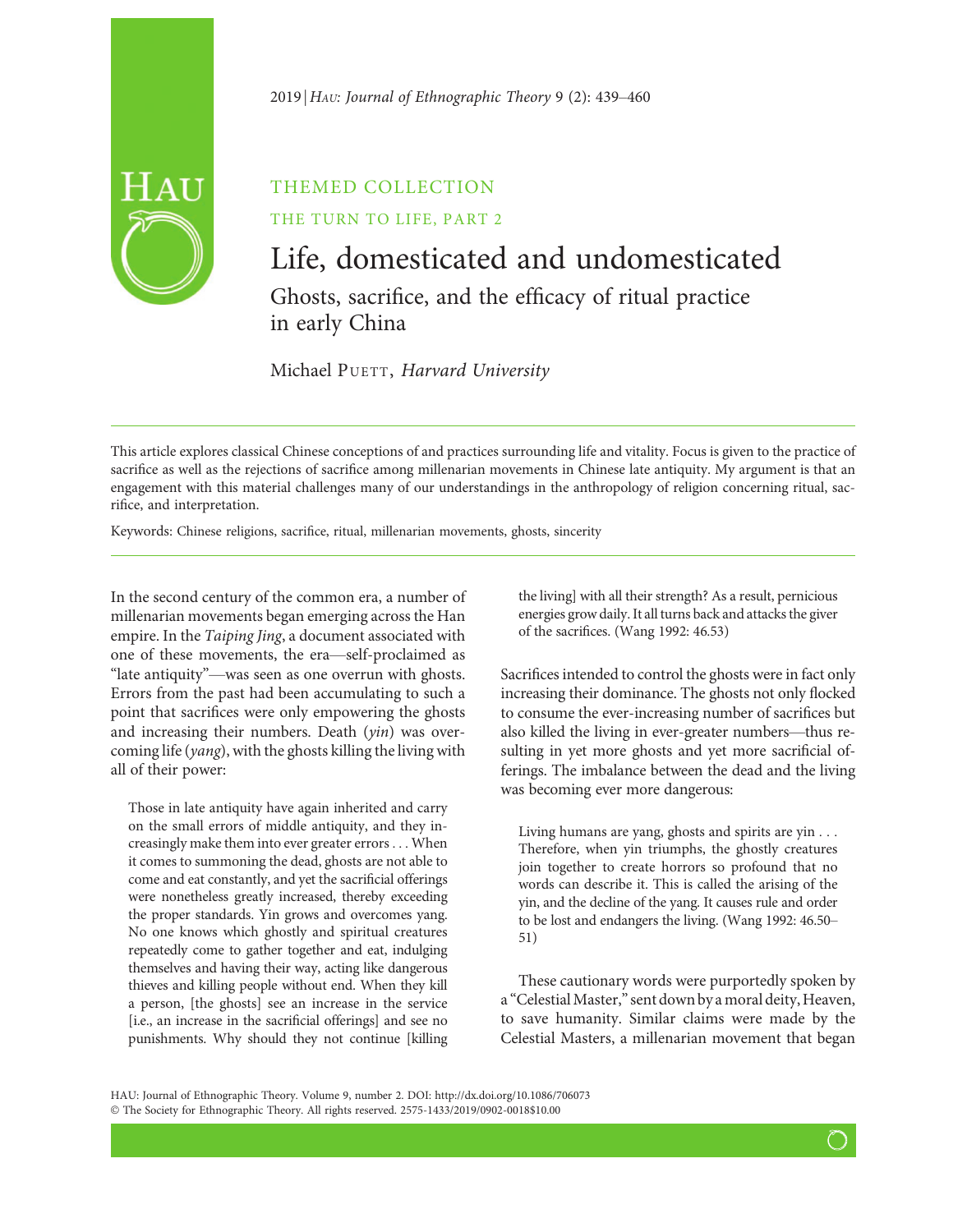

Michael Puerr 2008 2014 12:00 12:00 12:00 12:00 12:00 12:00 12:00 12:00 12:00 12:00 12:00 12:00 12:00 12:00 12:00 12:00 12:00 12:00 12:00 12:00 12:00 12:00 12:00 12:00 12:00 12:00 12:00 12:00 12:00 12:00 12:00 12:00 12:00

when the high god Laozi, himself a hypostatization of the cosmos as a whole, gave revelations to warn of a coming apocalypse caused in part by the empowerment of ghosts through human sacrifice.

In both of these cases, a moral deity provides revelations to save the living from the growing power of ghosts. And among these revelations were calls on humans to reduce the power of ghosts by either reforming sacrifices or ceasing them altogether.

The emergence of millenarian movements seeking to reject sacrificial practices and instead focus on sincere belief in a higher, moral deity is hardly an uncommon phenomenon in our historical and ethnographic record. But in the case of early China we have a wealth of material on both these sacrificial practices and the millenarian movements that rejected them, material that should be brought into our larger discussions. In particular, as we will see, the debates surrounding ghosts and sacrifice were intimately involved with the work of controlling, enlarging, or enhancing life—a form of work that opens up interesting possibilities in our anthropological framing of issues of ritual, sacrifice, ancestor worship, cosmology, and belief.

## Ghosts, interpretation, and anthropology

Late antiquity was not the only haunted world.

Perhaps few contemporary disciplines are as haunted as the field of anthropology. A haunting that has taken the form of—among other things—treating our comparative categories with deep suspicion. As our genealogies have successfully demonstrated, many of our categories—including most of the ones mentioned above—emerged out of a colonial past, and many are based implicitly on Christian, and more specifically, Protestant, understandings (Asad 1993).

I certainly agree with these critiques, and will turn to them below. But the question is where to turn from here. Like many anthropologists, I would argue that we need to take indigenous categories seriously in re-thinking our theories. But taking indigenous categories seriously in this sense does not simply mean that we must use indigenous understandings to explore practices within that particular culture. To begin with, as we will quickly see, it is not entirely clear what the "Chinese" understandings of any of these issues would be. We will, on the contrary, see an intense debate over all of these practices. Moreover, the competing understandings of these

 $\bigcirc$ 

practices are extremely productive: no one set of indigenous concepts will explain them fully. But, perhaps most importantly, we should still be committed to a comparative project that would bring these understandings into our larger anthropological discussions. The goal should be to work toward a more cosmopolitan body of theory, in which indigenous theories are brought into conversation with other indigenous theories, allowing us to develop more robust anthropological understandings. Our genealogies may have unleashed ghosts, but the goal should be to continue working with these ghosts, not abandon the project. This is exactly the approach advocated by da Col and Graeber (2011) in building what they call "ethnographic theory."

In turning to China, such a project may seem deceptively easy. The Protestant underpinnings of our categories could not be clearer than when dealing with China. Nor, for the same reason, would the possible alternatives. During the development of social science theories in the nineteenth and early twentieth centuries, China became the Other for many of these categories. China was repeatedly presented as a culture that emphasized ritual over belief, harmony with the world rather than tension with it, a worship of ancestors rather than a following of one's individual calling, a *do ut des* form of sacrifice with the gods rather than a sincere communion with them. For generations of social scientists, from Hegel to Weber, China became the embodiment of a traditional society. The original anti-Protestant culture.

Such an Other was relatively easy to construct when working with Chinese materials. Statements that the world is harmonious and that we should learn to accord with it, that we should follow the wishes of the ancestors, and that the divine world is structured like a bureaucracy, are extremely easy to find in Chinese texts. And then asking what sets of assumptions would have made such statements possible would seem like a plausible mode of interpretation. Hence an entire anthropological literature devoted to reading so-called traditional China in exactly these ways.

But discovering the assumptions behind such statements may be missing the point. To begin with, whether statements such as these should be understood as ritual statements or statements of belief was a topic of intense debate in China. And, in either case, the work required to make the claims is itself one of the most telling aspects of the practices in question.

The work of anthropology is, in this sense, much like the work of everyday life. To which we now turn.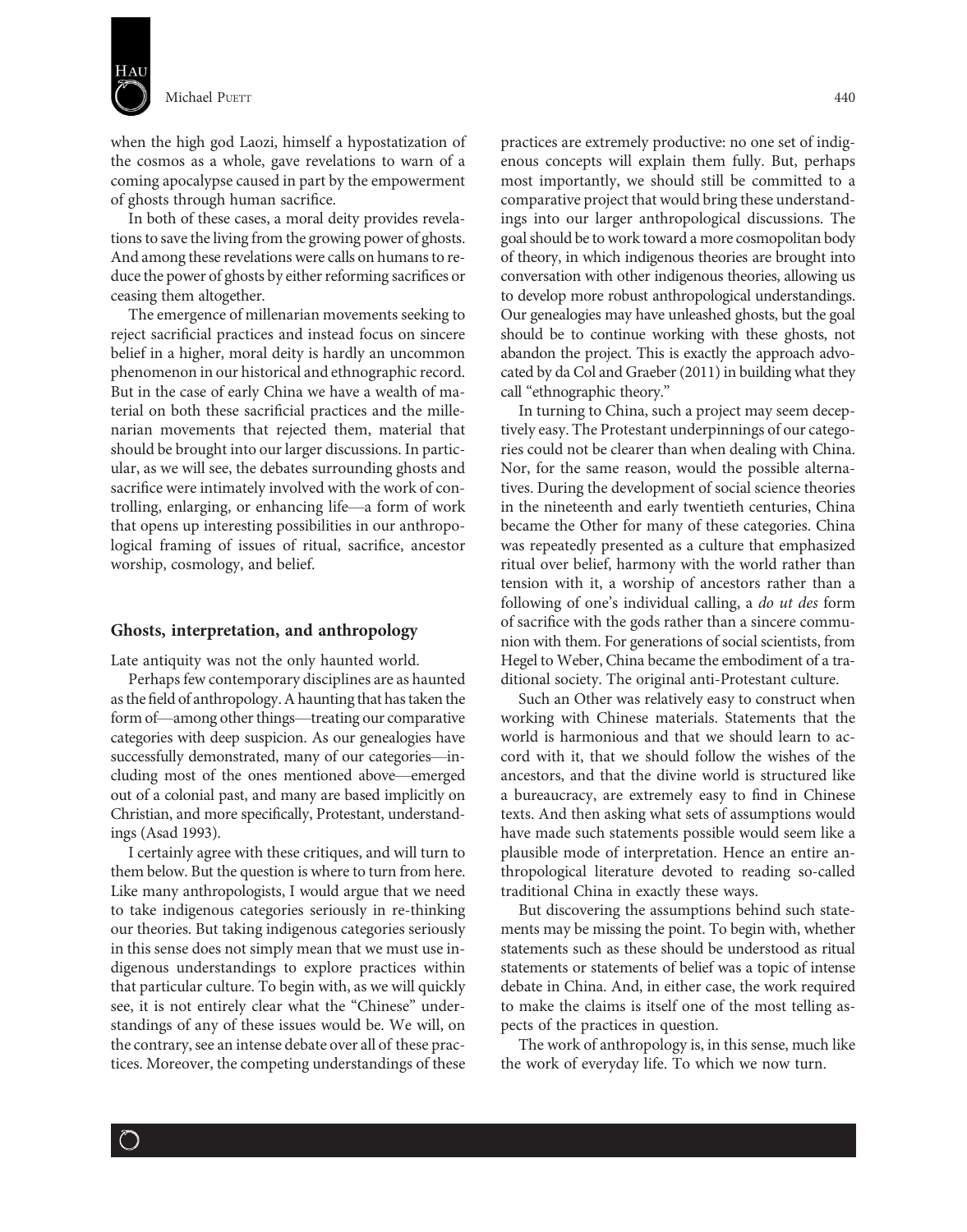

My goal in this paper will be to explore the indigenous understandings in the classical Chinese tradition concerning sacrifice, ritual, and belief. In the first part of the paper, I will explore the indigenous theories of ritual and sacrifice that developed in the classical Chinese tradition—the understandings and practices of sacrifice and ritual that were under attack in the second century of the common era. As Veena Das has argued, many of our anthropological theories of sacrifice are based upon a restricted set of understandings. Das (1983) expanded our anthropological understandings by exploring classical Sanskrit theories of sacrifice, and I hope to do the same here by exploring classical Chinese theories of ritual and sacrifice. I will focus on the theories and practices that developed in the Warring States and Han periods (ca. fourth to first centuries BCE), arguing that they have much to offer our current understandings. I will then turn to the anti-sacrifice movements that emerged in the first few centuries of the common era, movements that may in turn allow us to expand our anthropological understandings of belief and claims to coherence.

To begin with ritual and sacrifice.

# Part I: Ritual and sacrifice in China

#### The body, energies, and death

A helpful way of analyzing ritual practices is in terms of why they are being undertaken. In other words, what are the perceived problems that need to be solved, and what would things be like if the ritual were not undertaken?

A fundamental problem in dealing with humans is that they are a mess of different energies  $(qi)$ , souls (the hun and po), and faculties. What we would call emotions were in fact different energies that would be pulled out through interactions with other people—themselves other messes of energies. These responses tend to fall into certain patterns. What might elsewhere be called a "personality" would in early China be seen more as the sets of patterned responses that these messes of energies have fallen into.

Humans also have highly refined energies within them: shen. We can provisionally translate this as "divinity" or as "spirit." These are the energies that give one consciousness, as well as the power to affect things—to move things, to transform things. If ghostly energies are associated with the earth, divine energies are associated with the heavens. The divinities above are pure shen—they move freely, can see clearly, and can transform things flawlessly. They are not dominated by patterns of emotions—those seem to be associated more with the earthly energies.

Living humans have a little shen. Not as much and not as purely as the shen above, but enough to have some degree of consciousness and some ability to transform things around them.

This brief mapping of humans will give a sense of the problems that humans confront. Minus any of the ritual work humans can undertake, there is always a danger that humans will fall into dangerous patterns of jealousies, angers, and resentments, at both a mundane, everyday level and a larger communal level. But the most dangerous moment occurs at death. Released from the confines of the human body, the demonic energies would look back on the living and witness them continuing with their lives; their worst angers, jealousies, and resentments would be drawn out.

This is what would be called a gui-the term I have been translating as "ghost," although another equally plausible translation would be "demon." These demonic presences pervade the earthly realm. When they are not domesticated within something—a domesticated human body, a (as we will see) domesticated sacrificial space—they are extraordinarily dangerous.

Over time after death, the most powerful element the shen—would tend to float up to the heavens. If the danger of the demonic energies of the recently deceased is that they become enmeshed in anger, jealousies, and resentment against the living, the concern over time is that the shen of those deceased long ago would float into the heavens and become indifferent to human concerns—every bit as indifferent as the other spirits above.

The divinities above, including Heaven and the various spirits, are autonomous, self-productive, and selfdependent. They do not need humans and are often indifferent to human concerns. They can therefore also, from the point of view of humans, appear highly capricious: since humans seem often not to be a part of their concerns, the divinities will often—and perhaps unintentionally—undertake activities that are harmful for humans. In short, if the danger of ghosts is that their anger is often directed explicitly at the living, the danger of spirits is that they can be indifferent and thus, from the point of view of humans, capricious.

Given these sets of problems, the ritual work of dealing with the dead—and hence enhancing life—entailed a process of both separating the various components of

 $\bigcirc$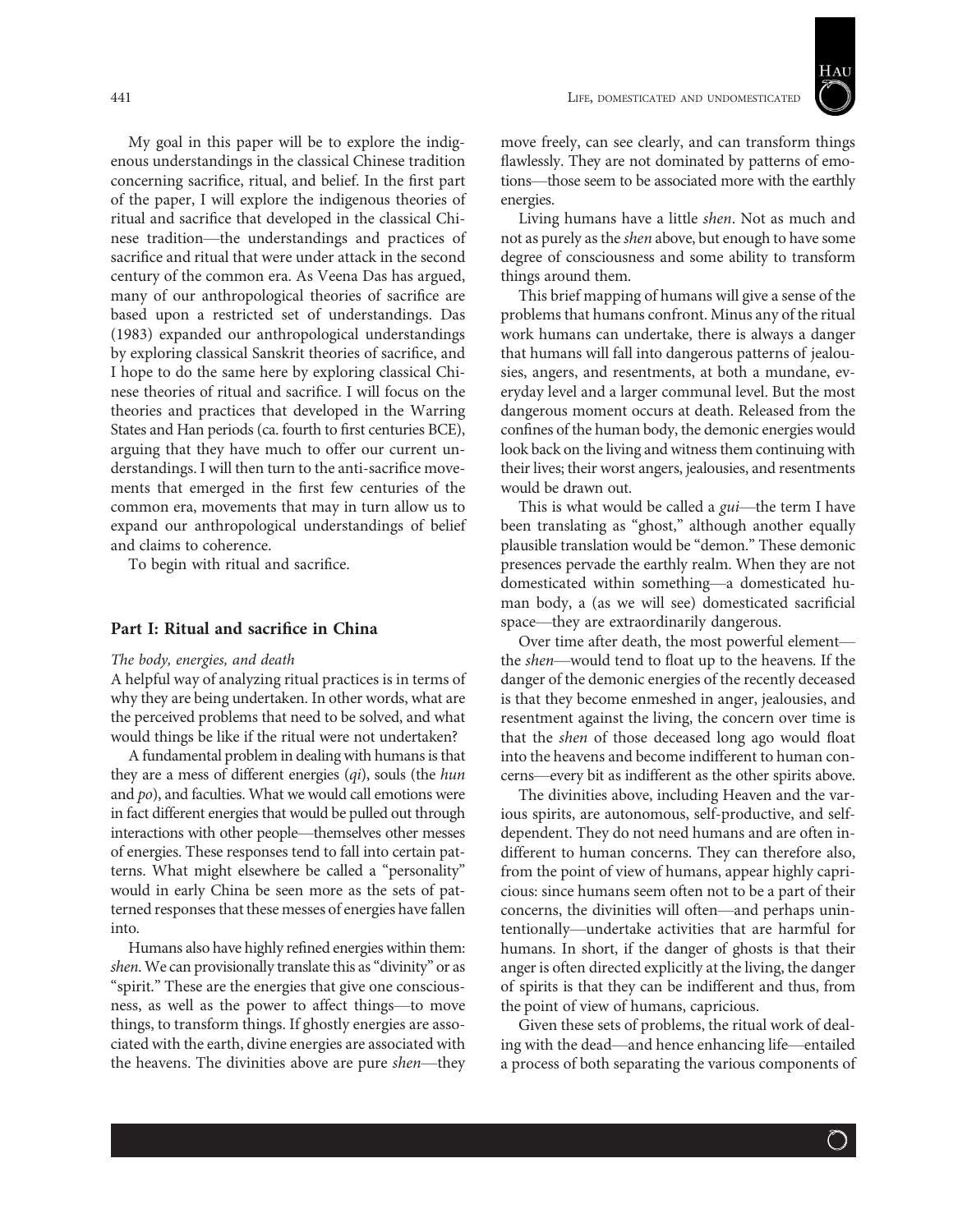

what was once in a living human and transforming them.

The body would be placed into a tomb, along with the earthly energies and souls associated with the person when alive. Various texts would call these souls the po, or the hun and the po (Brashier 1996). The hope was that these energies would remain with the body in the tomb. Objects associated with the person in life—furniture, food, clothing, texts—would be placed in the tomb. And requests from the living would be placed at the tomb calling for the dead souls to remain there, removed from the living (Seidel 1987).

What would ultimately befall these energies was hotly debated. Perhaps they simply dissipated in the tomb. Or perhaps they went on to different spaces—western paradises, or subterranean hells. But, from the point of the view of the living, one of the most important issues was simply that they be kept away. Their presence among the living would tend to bring out the most dangerous tendencies from both.

If the goal was to remove the earthly energies and souls of the deceased from the living, the goal with the shen was to transform it into an ancestor—into a supportive entity that would act toward the living as if they were descendants.

After the corpse was buried, a tablet would be set up to be the new form for the spirit on earth. The spirit would thus hopefully be removed from the corpse, as well as from the sets of patterned responses that had defined the person while alive. The spirit would be given an ancestral title based upon the generation from the living head of the family, and the tablet would be placed in the ancestral hall based upon that rank. Now the ancestral sacrifices would begin.

This shift from the burial of the person to the rituals involving the spirit as an ancestor would be called a shift from "mourning" to "sacrifice." As the Liji (Book of Rites), one of the major compendia of ritual theory from early China, puts it:

In sacrificing, one is called "filial son" and "filial grandson." In mourning, one is called "grieving son" and "grieving grandson." (Liji, "Za ji," 107/20.12/6)

This is the practice that has come to be known as "ancestor worship" in the anthropological literature. These sacrifices to the ancestral spirits were also directly related to the sacrifices that would be given to the other spirits as well. The hope was to bring these energies of the shen

 $\bigcirc$ 

into networks of support that would enhance the life of humanity.

# Sacrifice and the world of forms: Corpses, names, and tablets

The "Jifa" chapter of the Liji puts it succinctly:

Generally speaking, as for everything that is born between Heaven and Earth, all of these can be said to have allotments. When the myriad things die, all are said to be cut off; when humans die, they are named "ghosts." The kings of all under Heaven ... established ancestral temples, ancestral halls, altars, and sacrificial areas, and they offered sacrifices ... Therefore the king erected seven ancestral temples, with an altar and level area for each. They were called: the temple for the father, the temple for the grandfather, the temple for the great-grandfather, the temple for the great-great grandfather, and the temple for the highest ancestor... When they removed each tablet, they placed it at the altar; when they removed it from the altar, they placed it at the level area ... When the tablet was removed from the level area, they were called "ghosts." (Liji, "Ji fa," 122/24.4–5)

The designation "ghost" would be used before the creature became an object of sacrifice—an ancestor—and then again after the sacrifices came to an end. During the period when it was an object of sacrifice, it would be given a temple name and a tablet, and also, as we will see, a corpse impersonator to receive the offerings. The name and body were used to give form to the spirit, so that it could be domesticated and controlled, thus transforming the ghost into an entity supportive of humans. Even writing was one of the inventions that allowed humans to begin domesticating and gaining control over the ghosts and Heaven. As the Huainanzi put it: "In ancient times, when Cang Jie created writing, Heaven rained grain and the ghosts cried all night" (Huainanzi, "Benjing," ICS, 8/62/27–28).

But let us start with the impersonator.

After the corpse was placed in the tomb, it would be given another ritual body. The ancestor would be called down to inhabit what is often translated as "impersonator" (shi). But the term literally means "corpse." (The same word was used to describe the corpse now in the tomb.) The ancestor was being given a new ritual body to receive offerings. With its ritual body, the deceased becomes (hopefully) dependent upon the living. The living feed the dead just as, in reverse, the older fed the younger while alive.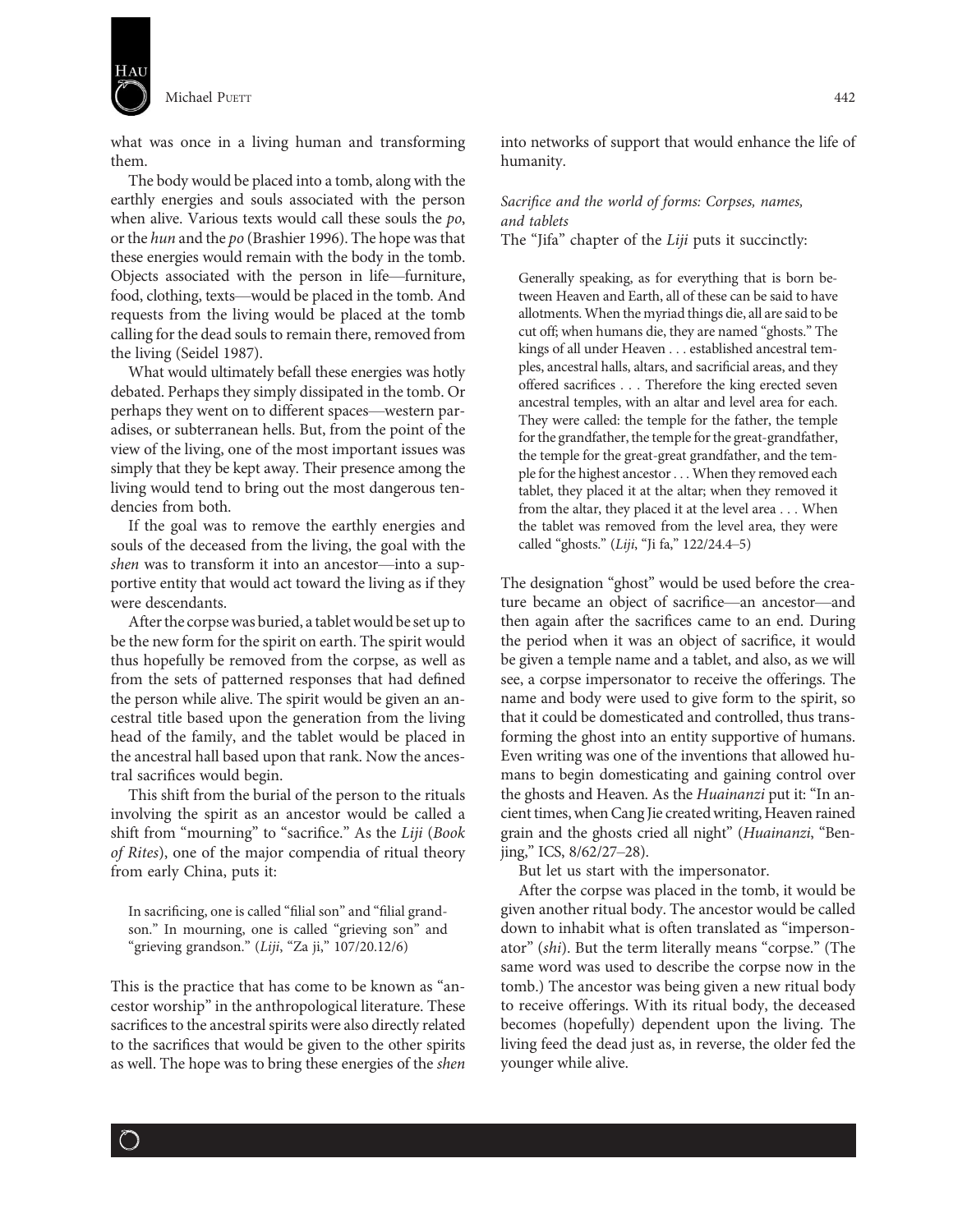

A similar logic is used in sacrifices to other spirits as well. The goal is to make the ghosts and spirits dependent on humans by involving them in webs of exchange webs of dependent relationships.

And what is the nature of these relationships?

In one of these impersonation rituals, the grandson of the deceased would be called upon to serve as the corpse of his deceased grandfather. The Liji theorizes this impersonation as follows (Puett 2014):

Now, according to the way of sacrificing, the grandson acted as the impersonator of the king's father. He who was made to act as the impersonator was the son of he who made the sacrifice. The father faced north and served him. By means of this, he made clear the way of a son serving his father. This is the relation of father and son. (Liji, "Ji tong," ICS, 131/26/14)

In this example, the father is the ruler, and his father is the deceased. The grandson plays the corpse of his grandfather, and the father plays the role of son to his own son. Through this role reversal, a normative father– son relationship is built up across the three generations. Within the ritual space, the ghost becomes a supportive ancestor and the living become filial descendants, with perfect father–son dyads extended across the three generations.

The father, therefore, is the sacrificer. It is he who offers sacrifices to his father, via his son as corpse. And it is thus also he who becomes the center of the web of relationships created by the sacrifice. The deceased (ideally) becomes dependent on the father, just as the son serving as the corpse of the grandfather is dependent on the father outside the ritual.

At the royal level, the dyad is extended. The sacrifices are also given to Heaven, and the leftovers are spread to the various families of the realm. The ruler thus becomes, ritually speaking, a Son of Heaven, and also, going in the other direction, the father and mother of the myriad people. In the world created within the ritual, the disparate lineages are connected by their ritual kinship relations with the ruler, who in turn is connected in ritual kin relations with Heaven (Puett 2005).

The goal, in short, is to create an ordered pantheon of spirits and ancestors that would operate as much as possible on behalf of humanity. These relations, moreover, ideally place the ghosts and even higher spirits into ritual kinship relations with humans. Within the

sacrificial space, the cosmos would become, ritually speaking, a single lineage. And the ruler would be at the center of this web of relationships, making, to quote again from the Liji, "all under Heaven as one family" (Liji, "Li yun," 9.22/62/5).

So how are we to understand this?

# Ritualization and domestication

The "Li yun," one of the chapters of the Liji, compares the constructions of reality created by ritual to the domestication of the landscape through agriculture (Puett 2010a). The world that would have pre-existed agriculture was one in which a basic level of harmony existed. But it was also a world that was inherently dangerous for humans. It would at seemingly random times be too cold or too hot, and humans would die from exposure; rains and dry spells would occur, leaving floods or droughts; animals would eat humans, and humans would unwittingly kill themselves by eating poisonous plants. The development of agriculture involved finding general patterns to the cold and heat (which would then be termed "seasons"), clearing forests, domesticating crops and animals, and killing those animals that could not be domesticated. The entire world was thus organized into a new type of ordered harmony—but one now organized by and for humans. As a result, what had before been a series of forces, powers, and elements that—from the point of view of humans—interacted in dangerous ways were domesticated and transformed into a new web of relationships in which humans, now at the center, would flourish. The abundant fertility of life, although never completely controlled, was organized into forms beneficial to humanity.

Ritual, according to the chapter, works the same way. Just as agriculture involved domesticating discrete and dangerous entities and organizing them into new relationships with humanity at the center, so does ritual involve the same. If we think of life as flows of  $qi$ , including the highly refined qi of shen (spirits), then the problem in dealing with humans is much the same as the problem in dealing with plants and animals: the issue is one of organizing the qi into workable patterns (Farquhar and Zhang 2012). By so domesticating the world, what was before a dangerous (for humans) world of highly capricious spirits and potentially malevolent ghosts is transformed into a world of benevolent spirits and ancestors acting in support of humanity (Puett 2013a). The more removed from the center one is, the less domesticated one is. At the furthest remove, one is simply a ghost.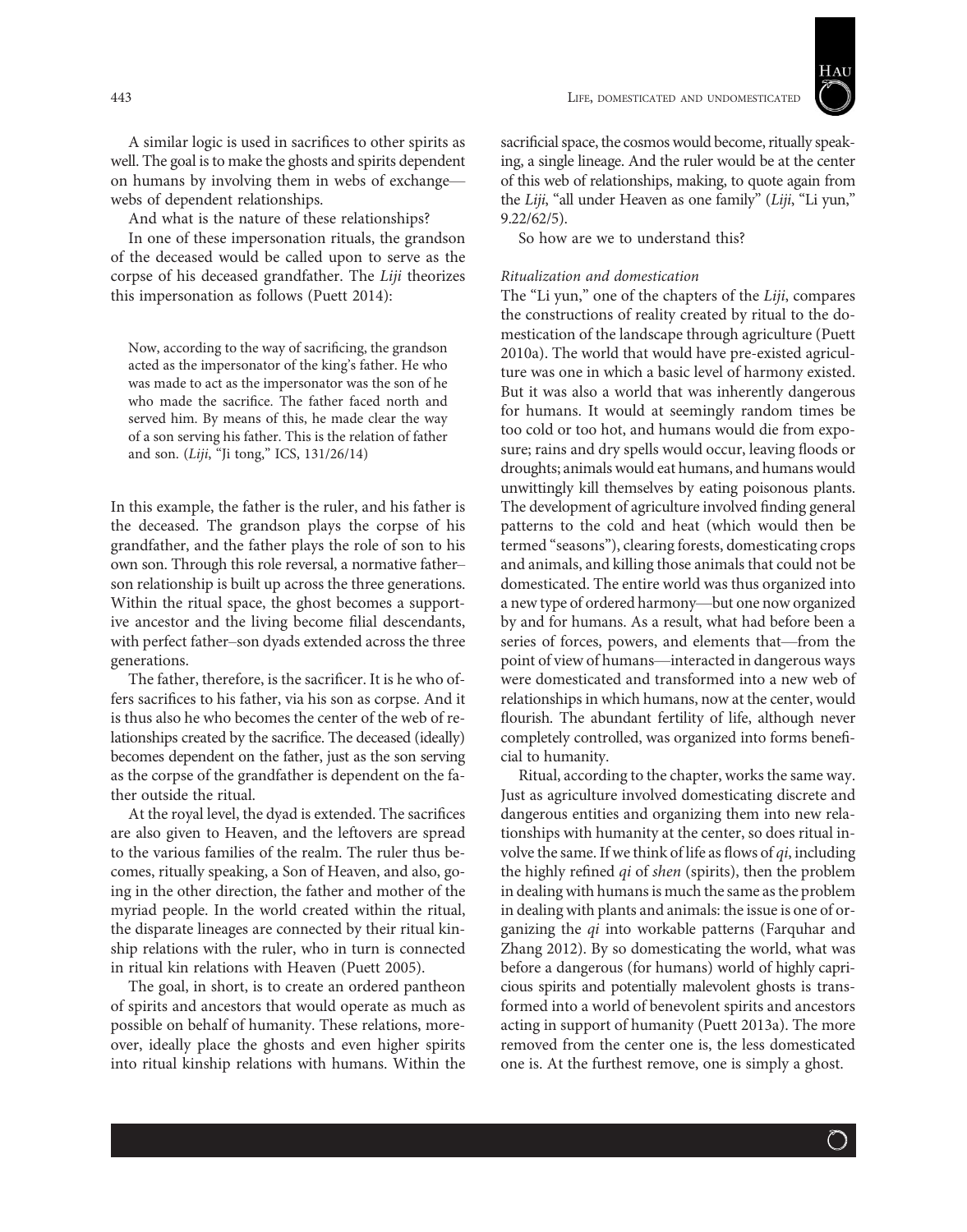

## Ritual theory

It is precisely this endless work of domesticating ghosts into ancestors and spirits that becomes the focus of classical Chinese ritual theory. Unlike a theorization that proceeds from a view of ritual as a single transformative moment—a Christian baptism, for example, or an initiation, or a wedding ceremony—the theorization in this case is of a ritual based upon the ongoing work of domestication, a domestication that is never complete.

For all of these participants—the living, the remains of dead humans, powers in the larger cosmos—the normative dispositions being hopefully inculcated through the sacrifices are an ideal world which only in part alters the actual behavior of the participants after they leave the ritual: sons will often not be filial, the populace will usually not view the ruler as a father, the ghosts will often continue to curse the living, Heaven will continue to be capricious. The transformations, in other words, are temporary and inadequate. Ghosts and spirits are always more powerful than the ritual attempts to domesticate them. They always exceed the rituals. And when the rituals fail, the ghosts return. Underlying the ritual world of supportive gods and benevolent ancestors are ghosts, just as a capricious world of disasters underlies and frequently breaks through the domesticated world of agriculture. Despite human attempts at domestication, the world continues to be disparate and dominated by capricious and highly dangerous powers.

And, to a large extent, the failure of these rituals is why in a larger sense they work (Seligman et al. 2008: 30; Puett 2010b, 2013b). As Seligman, Weller, Simon, and I have argued, building upon Chinese ritual theory:

These arguments imply that ritual always operates in a world that is fragmented and fractured. Moreover, the subjunctive world created by ritual is always doomed ultimately to fail—the ordered world of flawless repetition can never fully replace the broken world of experience. This is why the tension between the two is inherent and, ultimately, unbridgeable. Indeed, this tension is the driving force behind the performance of ritual: the endless work of ritual is necessary precisely because the ordered world of ritual is inevitably only temporary... . If the world is always fractured, and if ritual always operates in tension with such a world, then we need to think of ritual in terms of such an endlessly doomed dynamic. Ritual should be seen as operating in, to again quote Robert Orsi, "the register of the tragic." Although the claims of ritual may be of an ordered, flawless system, the workings of ritual are always in the realm of the limited and the ultimately doomed. (Seligman et al. 2008: 30)

The vitality here, the energies of  $qi$ , is not something that is produced by or within these domesticated ritual spaces. The domesticated spaces serve rather to shift this energy into workable—but ultimately doomed—worlds. The world that exists within the ritual space is one of pure patriarchal hierarchy. A domesticated space, but one lacking in women, fertility, life. Ritual creates an ordered world, but it is also a world in which life—or at least the processes that would allow for a continuation of life—is erased. One is reminded of the opening lines of Sylvia Plath's "Munich Mannequins": "Perfection is terrible, it cannot have children./ Cold as snow breath, it tamps the womb" (Plath 1981). Ritual domestication temporarily orders a capricious world, but such a world of ritual perfection is a world without life.

The world outside the ritual space has abundant fertility, but also death; a world of reproduction, but a world as well of ghosts. In contrast, the ritual world has neither life nor death. A flourishing life, then, actually resides in between the two—in between the ritual and non-ritual worlds, in the disjunction between the two.

# Part II: Toward a more global anthropology

## Multiple worlds, multiple selves

Within the ritual space, we find a world that perfectly matches the list of characteristics commonly attributed to China—reverence for ancestors, a harmonious cosmos, a do ut des form of sacrifice. But all of these are ritual statements, not statements of belief. Far from being assumptions, these notions are on the contrary highly counter-intuitive, made in explicit disjunction with what exists outside the ritual space. They refer to ritual attempts to create such a world—with, again, the full (and necessary) understanding that such attempts will ultimately fail. And that is also why they can be so effective.

Disjunctions have certainly been encountered before in anthropological theory. Take, for example, Maurice Bloch's famous critique of Geertz's (1973) interpretation of Balinese conceptions of time as cyclical (1977). As Bloch argued, Geertz's method consisted of taking ritual statements concerning time cycles and then reading these as indicative of a larger worldview. But isn't it possible that these were indeed just ritual statements, and not at all indicative of what conceptions existed outside the ritual space?

But Bloch's further argument (1989) is that ritual and the world of religion in general—should be understood as naturalizing a set of hierarchies that are in fact, outside the ritual space, potentially contingent. Such a

 $(\hat{\phantom{a}})$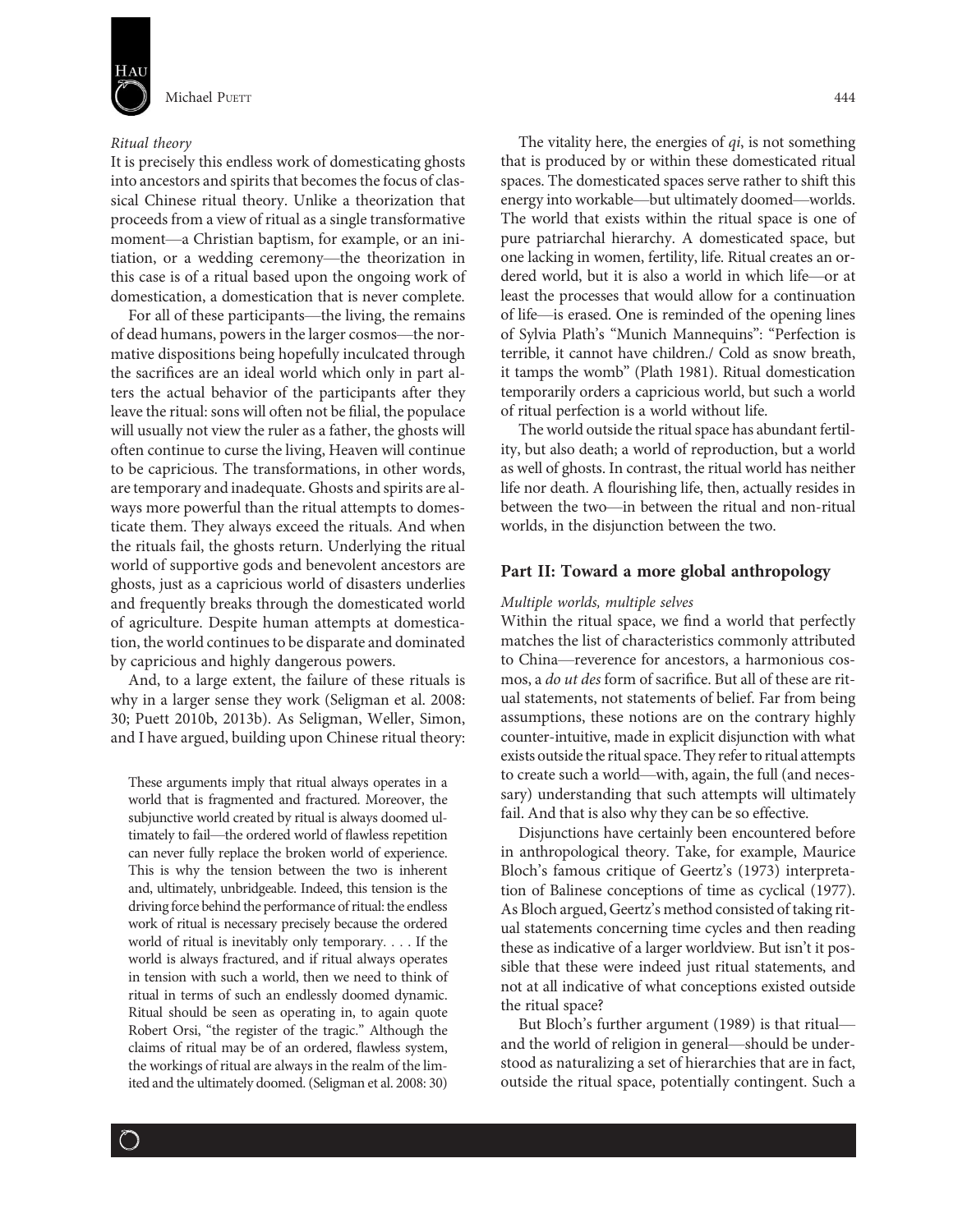

reading is based in part upon Bloch's understanding (1989) of Malagasy ancestor worship, a ritual that grants authority to the elders of society by conferring sacred legitimacy to them. In other words, the problem that ritual is trying to solve is that the world of everyday life is contingent, based on linear time and thus ever-changing. The world of ritual, on the contrary, is based on the timeless authority of the ancestors.

This framework also informs Bloch's argument concerning rebounding violence, which Bloch defines as a set of rituals directed at solving the problem of "how human beings can be the constituent elements of permanent institutional structures"(1992: 19). As Bloch argues:

To achieve this they must appear, in a certain light at least, to be immortal and unchanging, and therefore other than human; at the same time, they must also be truly alive, in a human body which cannot but be perceived as transformative and mortal. The construction of the ritual drama of rebounding violence is an attempt to avoid the force of this contradiction. (p. 19)

To resolve this contradiction, the world of ritual posits a division between a transcendental order of the divine that is eternal and unchanging, and a vitality associated with the world of plants and animals. Rebounding violence in ritual then consists of a two-step process. In the first stage of a ritual (be that initiation, possession, or sacrifice), one is taken over by the transcendental order. In initiation, for example, one is taken from a childlike state, in which one is closer to animals, and then symbolically killed and brought closer to the divine powers (be they ancestors or gods). In sacrifice, the vitality of the sacrificer is identified with the animal that is then killed and taken over by the transcendent powers. In the second stage of the ritual process, there occurs a reversal, in which the participant, now associated with the transcendent powers, returns and attacks the vital, animal world. In an initiation, this is when the initiated children (now adults) return to attack and appropriate sources of fertility—i.e., they are now warriors and hunters. In sacrifice, this is when the sacrificed animal is consumed. At this point, after the victim has been killed, it no longer represents the sacrificer in his vital aspect; it is simply meat that is then consumed by the participants. This restores vitality to those who had just lost it symbolically because of the killing of their vital aspects during the sacrifice.

Such an argument comes out of a very long tradition in anthropology, in which religion is read as a reified

version of social hierarchies: society creates gods in its image, but then forgets that society is in fact the creator. It takes a modern social scientist to unmask the sacred and show that it is really a reified form of what are in fact contingent social practices.

The dispute between Geertz, arguing that culture is first, and Bloch, arguing that ritual, and religion in general, are a projection of otherwise contingent hierarchies in society, has played out in analyses of China as well. Is Chinese ancestor worship, as well as its bureaucratic pantheon of gods, a simple projection of a patriarchal family structure and bureaucratic government respectively (Wolf 1974), or were these religious assumptions first, and the respective social structures emerged from them (Keightley 1978)?

But the arguments in the Liji give another possibility, and it is one that opens up some interesting issues for anthropological theory. The ritual theory in the sacrifice chapters of the Liji is quite clear that what appears in the ritual is not based upon an assumption of a harmonious world, benevolent ancestors, and supportive gods. But the rituals are equally not trying to instill such a belief either. On the contrary, rituals are presented as constructs, radically disjunct from the world outside the ritual. And the nature of the substitutions and role reversals works to emphasize these disjunctions. There is nothing to unmask here. No one is being asked to believe that the ancestors are really benevolent, or that the ruler is really the Son of Heaven, or that he is the people's father and mother. The supportive gods and benevolent ancestors are clearly a product of ritual action. And such relations are not even being presented as an ideal that we could or even should try to live within. The interest in the theory is rather in the disjunctions themselves, in the constant work of going back and forth between the spaces.

This is a very different model than one that emphasizes coherence—whether that coherence is to be located in the coherence of a belief system or in the (partial) coherence provided by a structured, enduring, transcendental religious sphere.

To return to Bloch's theory of rebounding violence. The problem underlying these rituals in China is not one of reconciling the needs of permanent social and political institutions with the fact of the mortality of individual humans (a tension represented symbolically as a contrast between a transcendental world above and a vital world on earth). The problem is one of working with a fundamentally discontinuous world of potentially dangerous interactions, and the work of ritual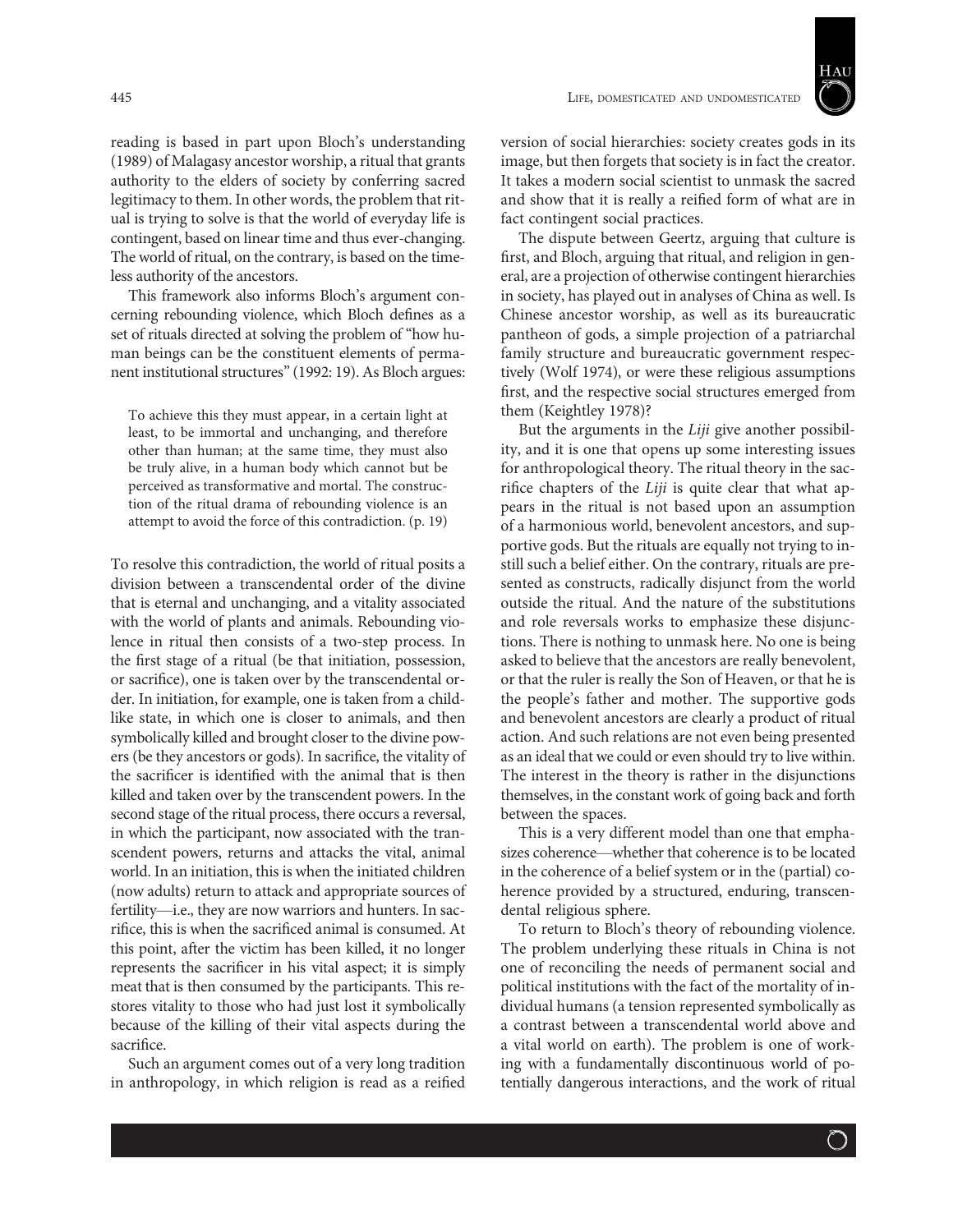

involves attempts to domesticate both the natural and divine worlds—with, again, the constant realization that such a domestication will never (and ultimately, for life to continue, should never) be complete.

The implications of this can be rather far-reaching. But let's begin with some of the most immediate consequences. Think of the entire body of scholarship devoted to proclaiming that in so-called traditional China, people thought themselves to be, to quote one of the most famous studies, "under the ancestors' shadow" (Hsu 1967). According to such a view, the living would normatively follow the paths laid out by their ancestors, and ancestor worship was the ritual means of instantiating such values. Otherwise brilliant ethnographies of the self in contemporary China will occasionally fall into this paradigm as well when they contrast a modern self with a traditional vision of the self, in which humans saw themselves as residing under the ancestors' shadow (Liu 2000, 2002). But, as we have seen, the rituals were not aimed at instilling a belief that one should follow the ancestors; the rituals were on the contrary seen as (endlessly failing) attempts to domesticate ghosts into ancestors—an ancestral world actively being constructed by and for the living.

A similar point can be made in terms of cosmology. In opposition to the tendency to read cosmology in China as based on an assumption of a harmonious cosmos, Philippe Descola (2013) has argued that cosmology in China should be thought of as an endless attempt to connect disparate things—what Descola terms "analogism." Analogism in this sense operates at a cosmological level as sacrifice operates at a ritual level. In both cases, the goal is to work with a fragmented, discontinuous world and to construct from this a world of continuity—a world of relationships in which humans can flourish. From the point of view of discontinuity, sacrifice and cosmology are both acts of domestication. To read statements concerning the harmony of the cosmos as statements of belief is to miss the extraordinary ritual work underlying the utterance.

None of this is unique to China. Let's return to ancestral rituals in Madagascar. David Graeber (1995) has challenged Bloch's understanding, arguing that Malagasy ancestral rituals do not involve socializing the participants to submit themselves to the will of the ancestors. On the contrary, the rituals involve acts of violence against the deceased, and result in an empowerment of the living vis-à-vis the dead. Putting it in terms of Chinese ritual theory: the rituals work because they play on the (ultimately unresolvable) disjunctions between the power

 $\big)$ 

that the deceased once had while alive and the hopes for the living vis-à-vis the dead.

And one wonders too about Bali. It is possible that there was an overall assumption of time as cyclical. It is also possible that there was a split between such a notion within ritual space and a more universal experience of time as linear outside of it. But one wonders if it might not also be possible that the really interesting questions would come in with the constant interplay and disjunctions between several different worlds. What was happening when people moved back and forth across these different worlds? This is, of course, precisely the re-reading of the Balinese material that Howe (2000) provides. Labeling any of these worlds as universal, or as based on the need for a permanent set of institutional structures (represented as a transcendental order), is to domesticate this complexity every bit as much as one does by denying the complexity and reading the ritual statements as indicative of a coherent worldview.

Thought of in this way, sociality consists of these endless orderings and re-orderings of the world, from mundane daily life to the larger cosmos. Multiple selves, multiple worlds. If we take ritual theory from China seriously, we have to give up our models based upon assumptions of coherence (however defined). To refer back to Orsi: the work of ritual always operates in the register of the tragic.

# Continuity, discontinuity, and the play of substitutions and transformations in sacrifice

What would this mean for our theories of sacrifice? As we have seen, sacrifices in China do not, contrary to the way they have so often been portrayed, involve a *do ut* des logic—such a logic that would only be operative within the ritual space, whereas the real work of the ritual involves the disjunction between the ritual space and what is outside it. And they are equally not based upon the interplay of a transcendental order and a vital order as theorized by Bloch. So how then should we understand sacrifice?

Sacrifice is one of the many comparative terms in anthropology that is being treated with suspicion—a concept overly dependent on Christian understandings (see, for example, Detienne 1989: 20). And the classic work on the subject by Hubert and Mauss (1981) is often taken as an example of this. The theory in Hubert and Mauss does indeed consist of several different and potentially contradictory strands organized together under a vaguely evolutionary framework culminating in the Christian eucharist.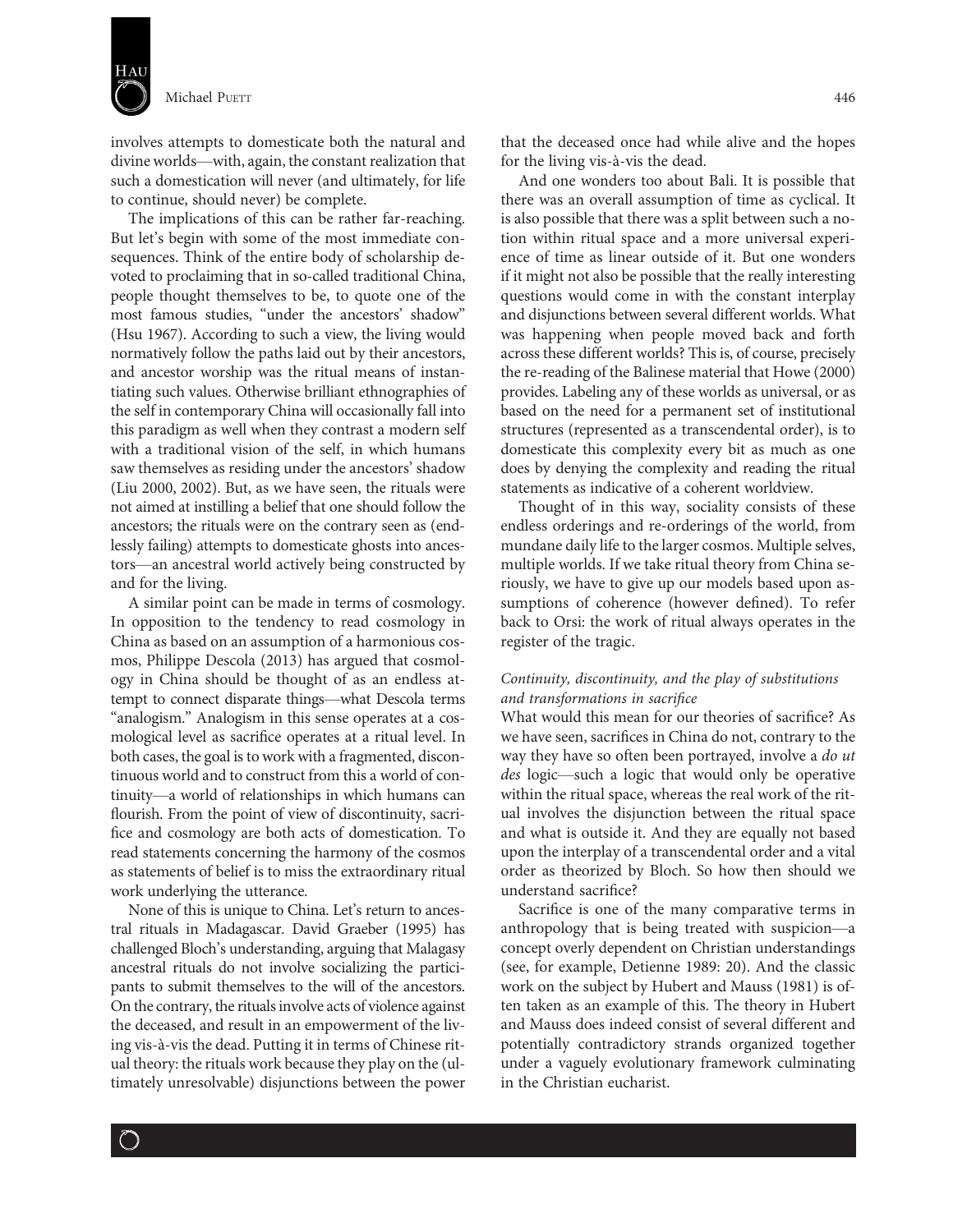

ually speaking, the sacralization of the sacrifier. As Valeri has put it:

In a sacrifice, the offering—which is a substitute of the sacrifier—is eaten by the god and thus feeds him. But it also becomes part of him and thus participates in his powers. Insofar as part of the offering so transformed returns to the sacrifier to feed him, he acquires part of the divine powers. The sacrifier may be viewed as undergoing, through his substitute, symbolic cannibalization and resuscitation: he is transformed by being eaten, incorporated by the god. (Valeri 1989: 224)

The human sacrifier is ostensibly submitting himself to the divine, but in fact the ritual act involves the sacrifier acquiring—one could say stealing—divine powers.

The substitution processes of sacralization and desacralization can operate in other ways as well. As Valeri argues with hunting rituals of the Huaulu:

All wild animals, and particularly pig, deer, and cassowary, are imbued with sacredness for the Huaulu. What this means is that they are intangible, forbidden, and that there are nonhuman, occult forces that represent that intangibility and actively enforce it. To appropriate the animals, then, human must desacralize them, which means persuading these occult forces to let them go. Or perhaps is it more correct to say that every time a Huaulu kills an animal, he commits a sacrilegious act and thus becomes vulnerable to retaliation from the occult forces that protect his victim. These forces must therefore be neutralized and propitiated through a variety of ritual means, some of which are sacrificial by any definition of the term "sacrifice." The main one is a metonymic preservation of the sacredness (i.e., intangibility) of the animal through the "offering" of its prime part—the head—to the occult powers. (Valeri 1994: 116–17)

The goal is to remove material from the world controlled by divine powers in order to allow human appropriation. The overt act of the sacrifice thus involves an offering to the divine powers, but the result is that humans are able to appropriate the resources they want.

Despite the many differences, the practice of sacrifice in all of these Austronesian examples operates in terms of introducing discontinuity. A worldwithout sacrifice is a world of continuity, in which all beings are connected in a single order controlled by and often descended from the divine. Human appropriation is thus an act of introducing discontinuity either by appropriating animals from this divine world or by appropriating divine power.

But I would argue that sacrifice is still an extremely helpful comparative concept. And, if our goal should be not to reject our comparative terms but rather to rethink them through indigenous understandings, then we should also recognize that Hubert and Mauss were attempting to do precisely this. One of the key reasons the work has proven to be so productive is that it was developed primarily not from Christian understandings but rather from Sanskrit theories, applied to Catholic evidence as well as a smattering of ethnographic material from around the world. Even if the result was at times confused, it has nonetheless succeeded in opening up a huge number of provocative questions. The goal in its aftermath should be to continue the work of bringing in more indigenous understandings to enrich our understanding of the phenomena.

One very successful example of this approach has been the work that figures like Lévi-Strauss, Sahlins, Valeri, and Bloch have done in developing Hubert and Mauss's arguments. Hubert and Mauss discuss the sacralization of the sacrifier, and elsewhere discuss the victim as a substitute for a god. Taken out of the general evolutionary theory Hubert and Mauss employ, one finds a fascinating insight into the interplay of sacralization and desacralization in sacrifice.

We have already seen the importance for such an idea for Bloch: in his theory of rebounding violence, the notion of the victim as a substitute for the sacrifier allowed Bloch to argue that this represented the first stage in the ritual complex of rebounding violence, with the transcendental overcoming the vital aspects of the sacrifier. But let us expand our comparative focus to look at other ways this substitution plays out. If we take ritual theory from early China seriously, we should be looking at the way that sacrifice creates disjunctions that operate in productive tension with the world outside the ritual space. Exploring the different ways that this occurs will help to place the Chinese material into a larger comparative perspective, while also allowing the Chinese material to frame some of the terms of the comparison.

For both Sahlins and Valeri, working with Polynesian materials, the focus has been on the notion of the victim as a substitute for the sacrifier, representing the sacrifier in his disordered state. As Sahlins has argued, "It could even be argued that cannibalism exists in nuce in most sacrifice, inasmuch as the victim must be identified with the sacrifier and is often consumed: either by the congregation as communion or by the sacrifier (priest) as representative of the god" (Sahlins 1983: 82). The result of these substitution processes would be, rit-

 $\bigcirc$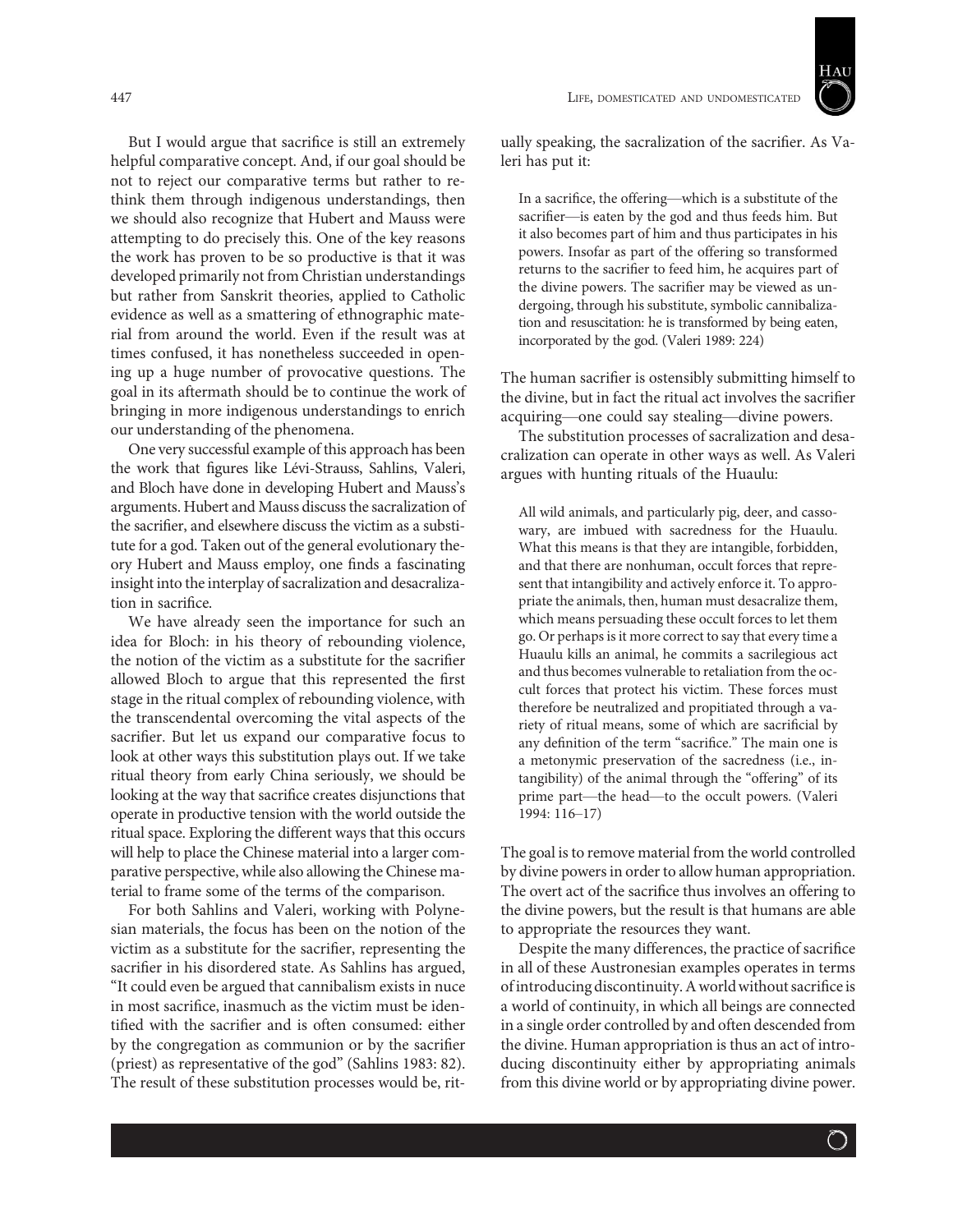

The Vedic material from which Hubert and Mauss were working operated in very similar ways.

As Veena Das (1983) has argued, however, an entire body of Sanskrit theory concerning sacrifice does not focus on the act of killing, or on the notion that the victim represents the sacrifier in his disordered state. And much the same holds true for the classical Chinese theories as well. There is little concern with the act of killing in classical Chinese theories of sacrifice, and the play of substitutions is far more generalized than simply a focus on the victim and the sacrifier. So how might we understand this from a larger theoretical perspective?

Building upon Lévi-Strauss (1966: 224–5) and Marshall Sahlins (1985), Michael Scott (2007) has argued that a key question for any practice is whether the problem underlying and motivating the practice is seen as being one of too much continuity (in which case the goal is to create discontinuity) or too much discontinuity (in which case the goal is to create continuity).

What is intriguing about Chinese sacrificial practice from this perspective is that, as we have seen, it is on the contrary based on a concern with discontinuity. The point of the sacrifice was to create continuity. To move from a world of disparate things, dangerous ghosts, and capricious spirits—a world of discontinuity—to one of hierarchical continuity, in which the sacrificer connects these entities into a continuous hierarchy with himself at the center of the web of relationships. The goal was not to make (ostensibly, anyway) amends for removing elements from a divine world but rather to domesticate the divine world by building sets of relationships with humans at the center.

Similarly, the play of substitutions in sacrifice involves more than simply the identification of the offering with the sacrifier. The play also occurs among the participants (with the grandson, for example, acting as the corpse of the deceased grandfather, but doing so in the ritual role of the deceased as an ancestor), and the role of the offerings is to define these relationships. The result is an endless interplay of substitutions and transformations: the son becomes the grandfather, Heaven becomes the father, the ruler becomes the son, the ruler becomes the father and mother, etc. The concern is thus less to sacralize the human than to humanize the divine, domesticating the divine into a web of human relationships.

To return to Bloch. In early China, the divine is not a transcendental realm in Bloch's sense of the term. The goal in sacrifice is to domesticate the world—most cer-

 $\bigcirc$ 

tainly including the divine. And the play of substitutions involves a series of substitutions in the various subject positions of the (human and divine) participants, rather than identifications with the victim. Fitting this into Bloch's model risks losing what seems to be the real concern of the ritual: the focus is not the endless interplay of vitality and transcendence but rather to empower the sacrificer by domesticating both the natural and divine worlds—with, again, the constant realization that such a domestication will never (and ultimately, for life to continue, should never) be complete.

Read this way, Bloch has powerfully articulated the workings of a ritual complex based upon a concern with an essentially dualistic cosmology. There may well be many societies that fit this model well (although Graeber has raised questions about the degree to which the Malagasy material fully fits). But I would prefer to see this as one permutation of a much larger set of possible concerns. What if the problem is not seen to be one of reconciling the needs of permanent social and political institutions with the fact of the mortality of individual humans (a tension represented symbolically as a contrast between a transcendental world above and a vital world on earth)? What if the problem, as is the case here, is one of working with a fundamentally discontinuous world of potentially dangerous interactions? The work of ritual thus involves a different set of endless acts of domestication and substitutions.

So, if sacrifice can work in terms of either the (limited) establishment of either continuity or discontinuity, and in terms of either the sacralization of the human or the domestication of the divine, then what is the larger problematic that leads to these permutations? If we again take ritual theory from China seriously, one possibility might be that sacrifice serves to establish a limited empowerment of life for humanity against a larger order an empowerment that is limited because that larger order is inevitably more powerful than human attempts to work with it. This can work from the point of view of either continuity or discontinuity—either trying to break from a continuous divine order or, as in China, trying to build continuity out of a discontinuous order. Either way, the work of sacrifice involves the productive disjunction between the created ritual order and the world outside.

#### The sacrificial ruse

As Valeri has argued, there is a bit of a ruse in any sacrifice (1994: 104). And, as is now clear with the inclusion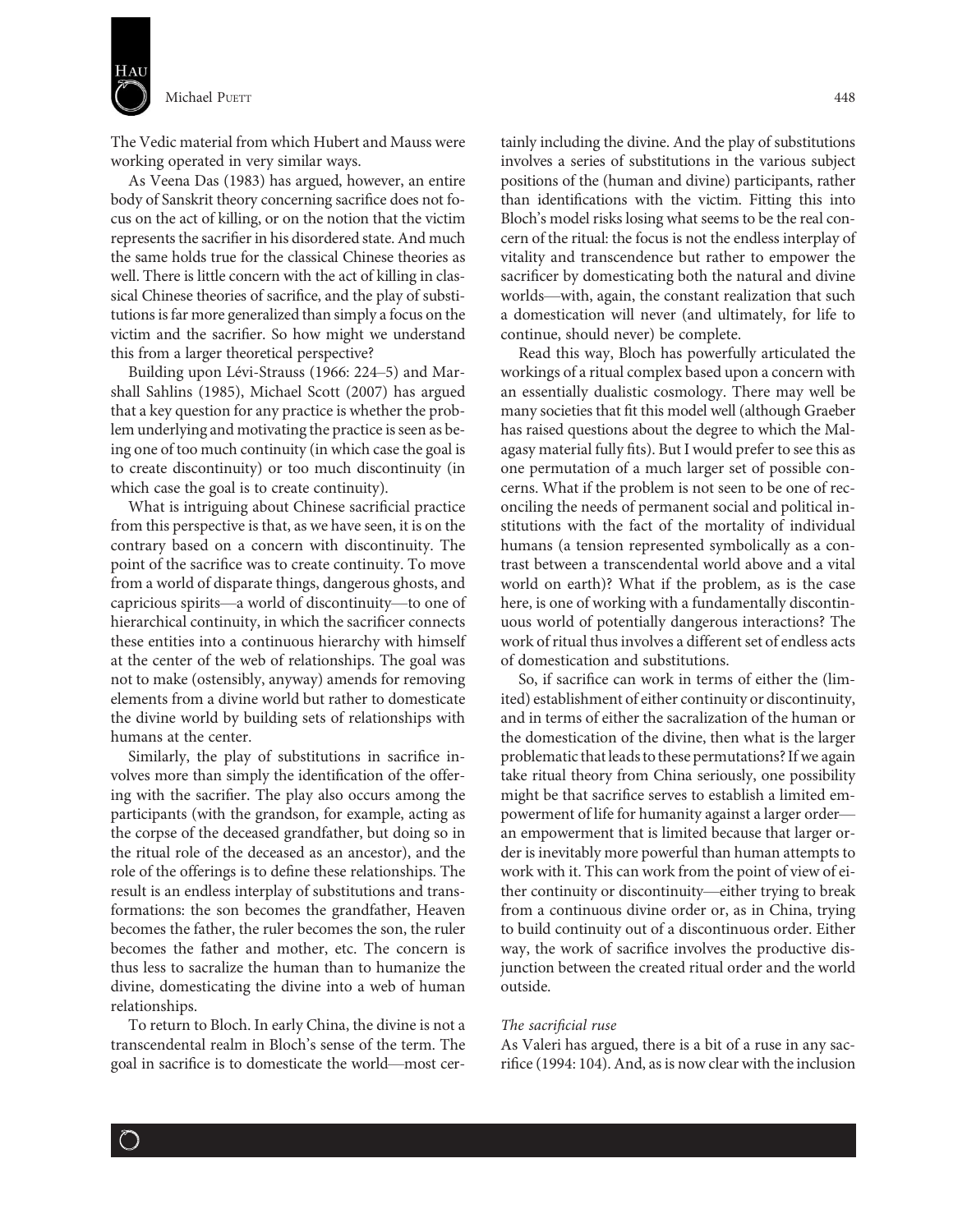

of the material from China, this ruse can operate either way—in terms of either continuity or discontinuity.

In terms of the failed construction of discontinuity, one of the most famous examples is Hesiod's myth of Prometheus (Vernant 1989). Prometheus's sacrifice to Zeus is ostensibly a submission to the divine, but in fact Prometheus gives Zeus the inedible bones, wrapped enticingly in fat, while Prometheus himself gets to eat the meat. This is, of course, the same division that was made in most sacrifices in ancient Greece: the goal of the sacrifice was to create discontinuity, to gain the support of the gods while winning autonomy for humanity. Ostensibly a submission, but in fact a ruse.

And that is most certainly the case with China as well. But the concern was not to create discontinuity but rather to create continuity. Yes, humanity gives food from itself (domesticated by human labor) to the divine, but it does so with the goal of—to whatever extent possible—domesticating the divine. The sacrifice does not in any way involve a submission of the living to the ancestors. On the contrary. It is the sacrificer, not the ancestor, who is empowered by the sacrifice. Indeed, one of the results of the sacrifice is that everything, including the ancestor, becomes dependent on the chief sacrificer.

But not fully. The key with sacrifice is that the ruse is never complete. Going back to Greek sacrificial practice. The sacrifice was a ruse to gain autonomy from the gods, but such autonomy was short-lived: humans were dependent on the gods for their livelihood. And the ruse in part only underlined that dependence. Yes, humans get to eat the meat in the sacrifice, while the gods get only the inedible bones. But humans need to eat the meat to survive, while gods, being immortal do not. The gods have life; humans do only briefly. The ruse only underscores the dependence that humans have on the gods.

If Greek sacrificial ritual involved an ultimately doomed attempt to gain autonomy from the divine, Chinese sacrificial ritual involved an ultimately doomed attempt to domesticate the divine. In both cases, the sacrificial ruse was based upon an ultimately failing creation of a disjunctive ritual world.

Perhaps this explains part of the motivation for sacrifice in general. There have been attempts to link the practice of sacrifice to the emergence of domestication (Smith 1987; Descola 2013: 228). But, as Valeri (1994) has pointed out with the Huaulu, sacrifice can also occur with hunting rituals, using non-domestic animals.

But if sacrifice is thought of, as hypothesized above, as a limited empowerment of life for humanity, then

it becomes clear that domestication is only one of the many modes in which sacrifice can operate. In the form we see in China, this empowerment of life for humanity certainly does take the form of domestication, and very much operates, as Descola (2013) has correctly argued, in terms of attempts to build a continuous world out of what is perceived to be radically discontinuous. When the empowerment takes the form of appropriating animals and materials from what is seen as a continuous order—an order in which everything is inherently related—it involves an introduction of discontinuity. In this sense, Huaulu and ancient Greek sacrifice, for all of their many differences, share a similar concern. Even though Huaulu sacrifice is focused on non-domestic animals, and Greek sacrifice is focused on domesticated ones, the problematic is similar: appropriation in both cases involves creating a rupture from a divine, continuous order, and the sacrificial ruse, so to speak, involves stealing some aspect of this divinity for the sake of human flourishing.

In both cases, too, it is important to note not only that the ritual is less powerful than the divine figures and will thus gain only a momentary support for humanity, but the ritual practice assumes this to be the case. The source of life is beyond the rituals, and that source would be destroyed if the rituals were to ever be successful in colonizing the world outside it.

Sacrifice, then, plays on the tensions produced through the inevitably doomed human attempts to control, appropriate, and domesticate life. The precise permutations of sacrificial practice depend on the ways in which these tensions are articulated. But the exploration of these permutations should focus on the disjunctions, the plays of multiple worlds, and the nature of the ruses required to create doomed ritual worlds in which humanity can, briefly, capture life. Pre-defining any of these worlds as a coherent worldview, or pre-defining the tension as being one of a transcendental order defined by the need for permanent structures and the vitality of life, limits our ability to see the complexity of these disjunctions.

### Sacrifice and rejections of sacrifice

The texts I have been working from here—the sacrifice chapters of the Liji—are attempts to theorize sacrificial practice. The chapters were written between the fourth to second centuries BCE, but the particular focus was to theorize sacrificial practice from the Bronze Age practices that the authors felt were being increasingly rejected. To explicate this further, a brief history of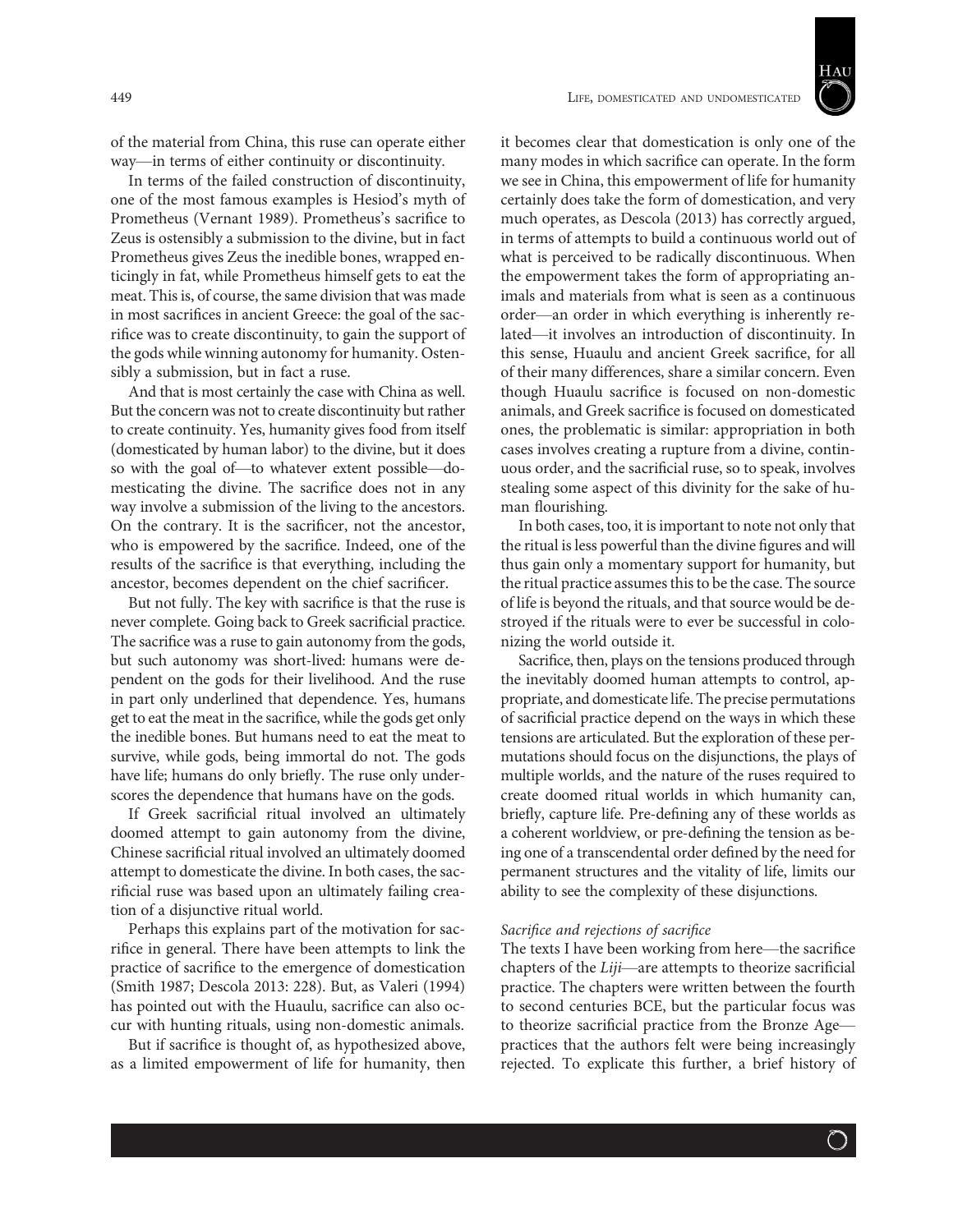

these sacrificial practices will be helpful. This will allow us to see the agon of these practices, the conflicting attempts at encompassment, as competing figures tried to order different worlds.

Through paleographic evidence, scholars have been able to reconstruct a fair amount of sacrificial practice from the Bronze Age. Our first written evidence from China is from the late Shang period (ca. 1200– 1050 BCE). The writings are divination records made to the ancestors of the Shang kings. Many scholars have tried to read the inscriptions as evidence of a do ut des vision of sacrifice in which the kings would give offerings to their ancestors and in return would receive blessings from above, and many have further argued that such sacrificial practices reveal an early emphasis on a belief in an ordered, bureaucratic pantheon (Keightley 1978).

But the indigenous theories we have been exploring may fit the evidence much better. Putting it in that terminology, the rituals are attempts to deal with a highly dangerous set of recently deceased figures as well as highly capricious deities—most importantly the high god Di. The recently deceased are constantly cursing the living. Thus, when the living get sick, the divinations seek to determine if the sickness is a result of a curse by one of the recently deceased figures, and, if so, what sacrifices might be used to alter the situation. If the sacrifices succeed, the result would be that, using the later terminology, the ghost would be transformed into a supportive ancestor, acting on behalf of the living. And, of course, often this would not occur. Even after the sacrifices, we are often told in the divination records that the sickness—the curse from the recently deceased—continued. The deceased are more powerful than the rituals. In the later terminology, the ancestors often revert to being ghosts. As I have argued elsewhere:

There is, thus, in the late Shang, a constant agon between humans and spirits, with spirits controlling natural phenomena and humans attempting to appropriate aspects of the natural world for their own benefit. This results in seemingly endless attempts by humans to placate, coax, and influence the spirits through sacrifice and divination. And the attempt seems often to fail: the spirits are capricious and far more powerful than the rituals humans use to control them. (2002: 44)

Tellingly, such divinations focused on ending the sicknesses of the living would only be aimed at the re-

 $\bigcirc$ 

cently deceased, as they were the ones who would curse the living. Those who had been dead longer seemed to be more powerful, but also less directly focused on the living. The most powerful—and most distant—entity was Di, the high god. Di controlled the winds and rains, but was relatively unresponsive to human manipulation. Thus, human attempts to affect more powerful entities would begin with the recently deceased, who were at least potentially more pliable by human activity. The recently deceased would be sacrificed to, and they in turn would be called upon to "host" (bin) the ancestors in the next generation. This would continue up the entire pantheon, ultimately to the point where the highest ancestor would be called upon to host Di (Puett 2002: 47–50). Returning to later ritual theory: the goal of the sacrifices was to domesticate a series of highly dangerous ghosts and capricious spirits and to form them into a coherent, hierarchical pantheon of ancestors and spirits operating on behalf of the living.

Well, on behalf of a certain group of the living.We also have divination records from the Zhou, a group to the west who were also making sacrifices to the Shang ancestors (Shaughnessy 1985–87). The Zhou later defeated the Shang, and instituted a system of sacrifices linking its own ancestors to the high god, now called Heaven.

Far more records survive from the ensuing Western Zhou dynasty (ca. 1050–771 BCE). Perhaps most importantly, we have in the bronze sacrificial vessels used to make offerings inscriptions addressed at least in part to the ancestors. Here we find many of the ritual statements that would become so important for the Liji theories: within the ritual space, Heaven is a benevolent deity, the ruler is a Son of Heaven, the ancestors of the royal family are arrayed in ascending generational order between the living and Heaven, with the dynastic founders, Wen and Wu, serving Heaven (Puett 2002: 54–68). These are, of course, ritual statements, aimed at constructing such a world.

It was this Western Zhou version of these rituals that the Liji was most concerned with reviving. And what were they being revived against?

By the fourth through second centuries BCE, these rituals, and the social worlds being created and worked against through these rituals, were being destroyed. The centralized forms of statecraft that emerged during this period were designed to gain as much direct control over territory as possible. With such a goal, at least the highest level of state rituals shifted dramatically as well. Although ancestral rituals continued, the ritual title of "Son of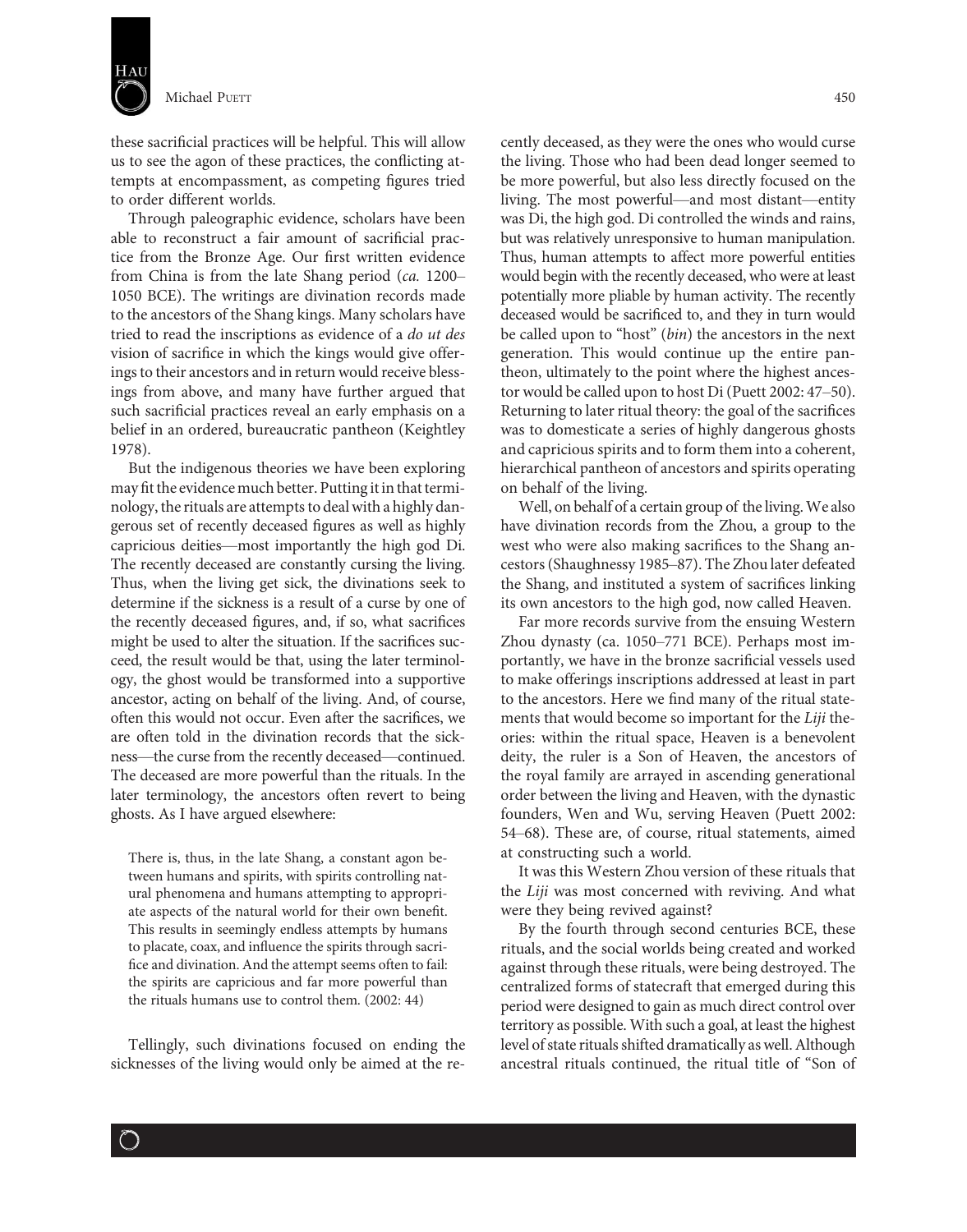

Heaven" came to be rejected, as did state rituals aimed at bringing a capricious Heaven into a relationship with the ruler. The imperial rituals, developed by the First Emperor during the Qin empire (221–206 BCE) and consolidated by Emperor Wu (153–89 BCE) during the subsequent Han dynasty, instead involved the sacralization of the ruler. The ruler would engage in sacrifices, but the goal was not to become a Son of Heaven, centering the cosmos as if it were a lineage. The goal, on the contrary, was for the ruler to become divinized and ultimately connected to the Great One—a high god more primordial and more powerful than Heaven (Puett 2008).

Along with these changes at the state level, attempts began developing at the non-state level as well to transcend the entire process of sacrifice and the inevitable result of becoming a (partially) dependent ancestor. Sets of techniques that I have termed "self-divinization" movements began arising in the fourth through second centuries BCE (Puett 2002). These tended to be antisacrificial movements, oriented toward cultivating the energies and spirits within the body. The ultimate goal was to directly become a spirit and ascend into the heavens without dying. The result would be life as a spirit autonomous, living as long as Heaven and Earth, and completely removed from the webs of dependent relationships that sacrifice would have wrapped them within. Tellingly, part of the regimen for such practitioners involved not eating grains—grains being the perfect embodiment of human domestication (Campany 2009: 62–87). The goal of the practices was to transcend the world of human domestication—including both agriculture and sacrifice—altogether.

Self-divinization is, in a sense, the under-current of sacrificial practice. The goal here is not to domesticate the divine but rather to divinize the human. One of the key aspects of this is to reject or transcend the domesticated world of humanity. And the goal is also to transcend the capricious spirits above and move as close as possible to the Great One, a divine power more primordial even than Heaven and one that could not be domesticated to even the limited degrees that Heaven might hopefully be domesticated.

# Part III: Sincerity movements

## Moral ghosts

This brings us back to the world of ghosts. Exploring indigenous understandings of sacrificial practice can be

very revealing. Equally revealing are the attempts to transcend or avoid such rituals, as in the self-divinization practices. And revealing as well are the critiques that were made of the practices, and the attempts to create alternate communities altogether.

In the fifth century BCE, a figure named Mozi founded a new community based upon the claims that Heaven was not capricious at all but rather a perfectly moral deity who had created the cosmos precisely so that humans could thrive. The emphasis was not on the human domestication of an otherwise capricious and dangerous world but rather on the harmonious cosmos created by a benevolent deity:

Moreover, there are ways that I (Mozi) know Heaven loves the people deeply. It shaped and made the sun, moon, stars, and constellations so as to illuminate and guide them (i.e., the people). It formed and made the four seasons, spring, autumn, winter, and summer, so as to weave them into order. It sent down thunder, snow, frost, rain, and dew so as to make the five grains, hemp, and silk grow and prosper, and sent the people to obtain materials and benefit from them. It arranged and made mountains, streams, gorges, and valleys, and distributed and bestowed the hundred affairs so as to oversee and supervise the goodness and badness of the people. It made kings, dukes, and lords and charged them with, first, rewarding the worthy and punishing the wicked, and, second, plundering the metals, wood, birds, and beasts and working the five grains, hemp, and silk so as to make the materials for people's clothing and food. (Mozi, "Tianzhi, zhong," 7.6b–7a)

This same emphasis on a properly ordered cosmos can be seen in the divine sphere in general. The ghosts were not highly dangerous entities but rather figures in a perfectly ordered pantheon, ruled by the benevolent deity Heaven, who rewarded the good and punished the bad so as to give proper guidance to humanity:

Therefore, in ancient times the sage kings made manifest and understood what Heaven and the ghosts bless and avoided what Heaven and the ghosts detest so as to increase the benefits of all under Heaven and eradicate the harms of all under Heaven. This is why Heaven made coldness and heat, placed the four seasons in rhythm, and modulated the yin and yang, the rain and dew. At the proper time the five grains ripened and the six animals prospered. Diseases, disasters, sorrows, plagues, inauspiciousness, and hunger did not arrive. (Mozi, "Tianzhi, zhong," 7.6a–6b)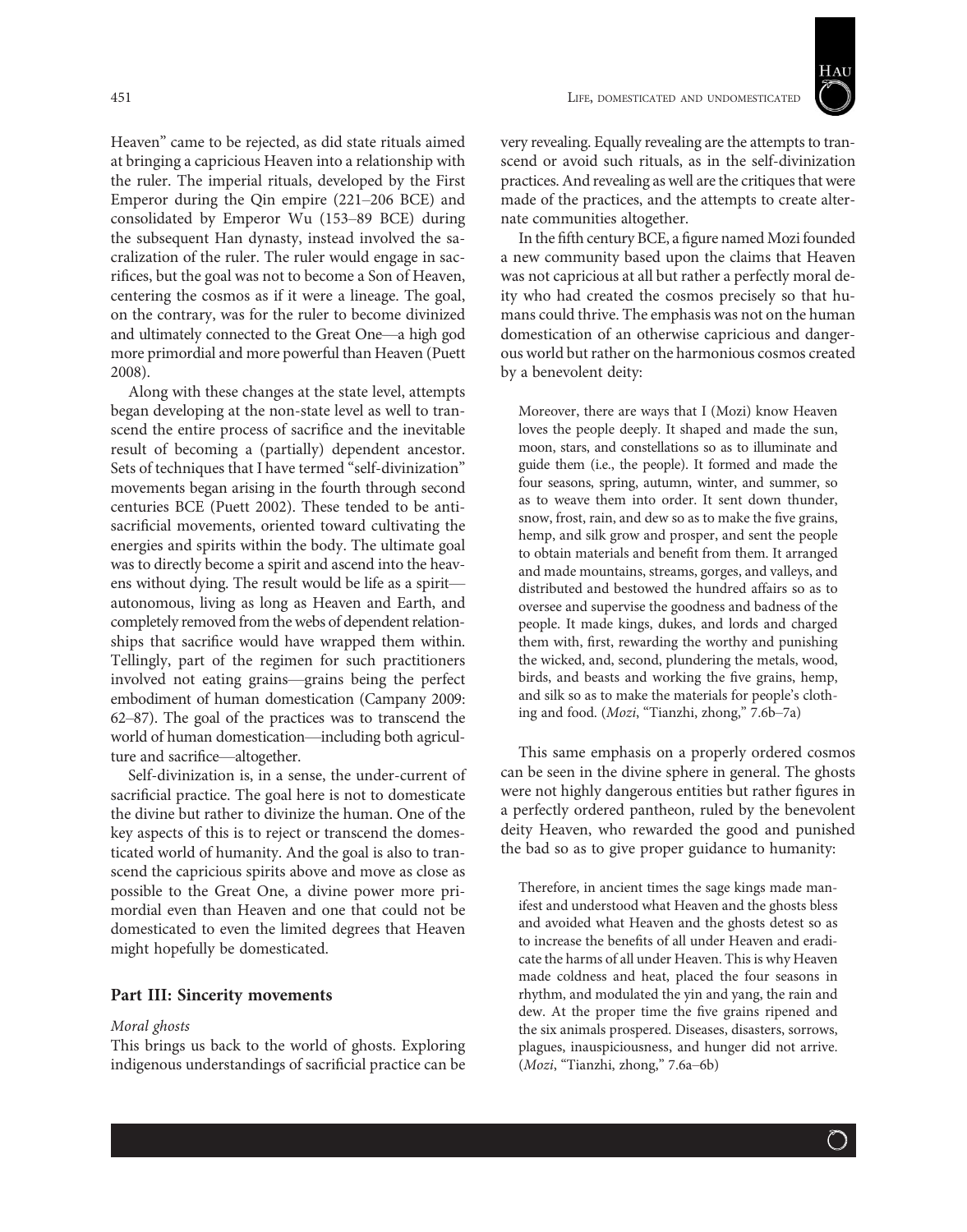

The harmonious world posited in the Liji as a product of human domestication is here seen as a creation of a moral high god. The entire cosmos is already ordered and perfectly moral.

And what about sacrifices? They were to be continued, but, since the ghosts were already benevolent and already acting on behalf of humans—indeed, providing guidance to humans—the entire emphasis on transforming ghosts into gods, goddesses, and ancestors was rejected altogether. The work of domestication and the play of substitutions have no role. Sacrifices were simply instituted by the sage kings to inculcate within the practitioner a proper reverence for the ghosts:

Therefore, if it were like this, then Heaven would send down cold and heat without moderation, snow, frost, rain, and dew at the improper time, the five grains would not grow, and the six animals would not prosper ... Therefore, in ancient times, the sage kings clarified what Heaven and the ghosts desire and avoided what Heaven and the ghosts detest. They thereby sought to increase the benefits of all of Heaven and push away the problems of all under Heaven. They thereby led the myriad peoples under Heaven to purify themselves, bathe, and make libations and offerings to sacrifice to Heaven and the ghosts. (Mozi, "Shangtong, zhong," 3.5a–5b)

The key, as several chapters of the Mozi argue, is that one must simply have faith in the ghosts.

In short, human behavior was not aimed at domesticating a capricious world so that human life could flourish. The concern was rather to live properly within the world created by Heaven and ruled over by Heaven and the ghosts. Sacrifices were to continue, but only to inculcate within humans a proper reverence for the moral ghosts. Other rituals that did not serve a comparable purpose were to be rejected.

This emphasis on belief in a benevolent creator-deity, on a coherent, harmonious world that we must learn to live within properly, and on a suspicion of rituals, is, of course, quite comparable to generally Protestant practices. Those anthropological approaches devoted to reconstructing a coherent worldview that is purportedly believed in by the figures involved, with rituals serving essentially to inculcate those beliefs within the practitioners, would fit the Mohist community very well. Here, one could indeed take a ritual statement as (ideally) a statement of belief. But, it is important to note, this is an oppositional movement, explicitly devoted to denying the disjunctions and transformations that underlay

the ritual practices of the day and instead calling for a belief in coherence. As Luhrmann (2012) has argued, belief in a counter-intuitive way of thinking requires incredibly difficult work.

The Mohist communities were relatively small, and they seemed to have died out not long after the consolidation of the empire. But later communities with a comparable focus on moral gods and ghosts were to emerge.

# Millenarian movements

In 142, Laozi appeared to give revelations to a certain Zhang Daoling. Although Laozi had earlier been understood to be a human sage who had written the Laozi, Laozi was in these revelations the cosmos itself, now taking human form in order to offer revelations to humanity. The Laozi text was an earlier revelation from the same god. But that earlier revelation had been so misinterpreted that a further revelation was necessary. Indeed, the misinterpretations were so severe that human activity had been progressively destroying the cosmos. Laozi was thus returning to offer further revelations to a community of followers who would hopefully survive the coming apocalypse and seed a new group of humans for the cosmos to come. The resulting community of followers, called the Celestial Masters, created a separate state in southwestern China, preparing for what was to come.

At roughly the same time, another salvationist movement, called the Taiping (Great Peace), emerged in the eastern portion of the north China plain. Similarly apocalyptic, the Taiping movement held that the cosmos had become overridden by ghosts—a problem created directly by human sacrifice. The cosmos was in danger of coming to an end, and a higher—and purely good deity was offering revelations to save humanity (Puett 2015).

# The Taiping Jing

The early portions of the Taiping Jing, mentioned at the start of this paper, are part of this context (Hendrischke 2007). The concern is that the world has been overrun with ghosts. And this is entirely a consequence of how humans lived while alive:

Those who exhaust themselves by bringing distress and bitterness to themselves become distressed and embittered ghosts. Those who exhaust themselves in vileness become vile ghosts. This is something that can clearly

 $\bigcirc$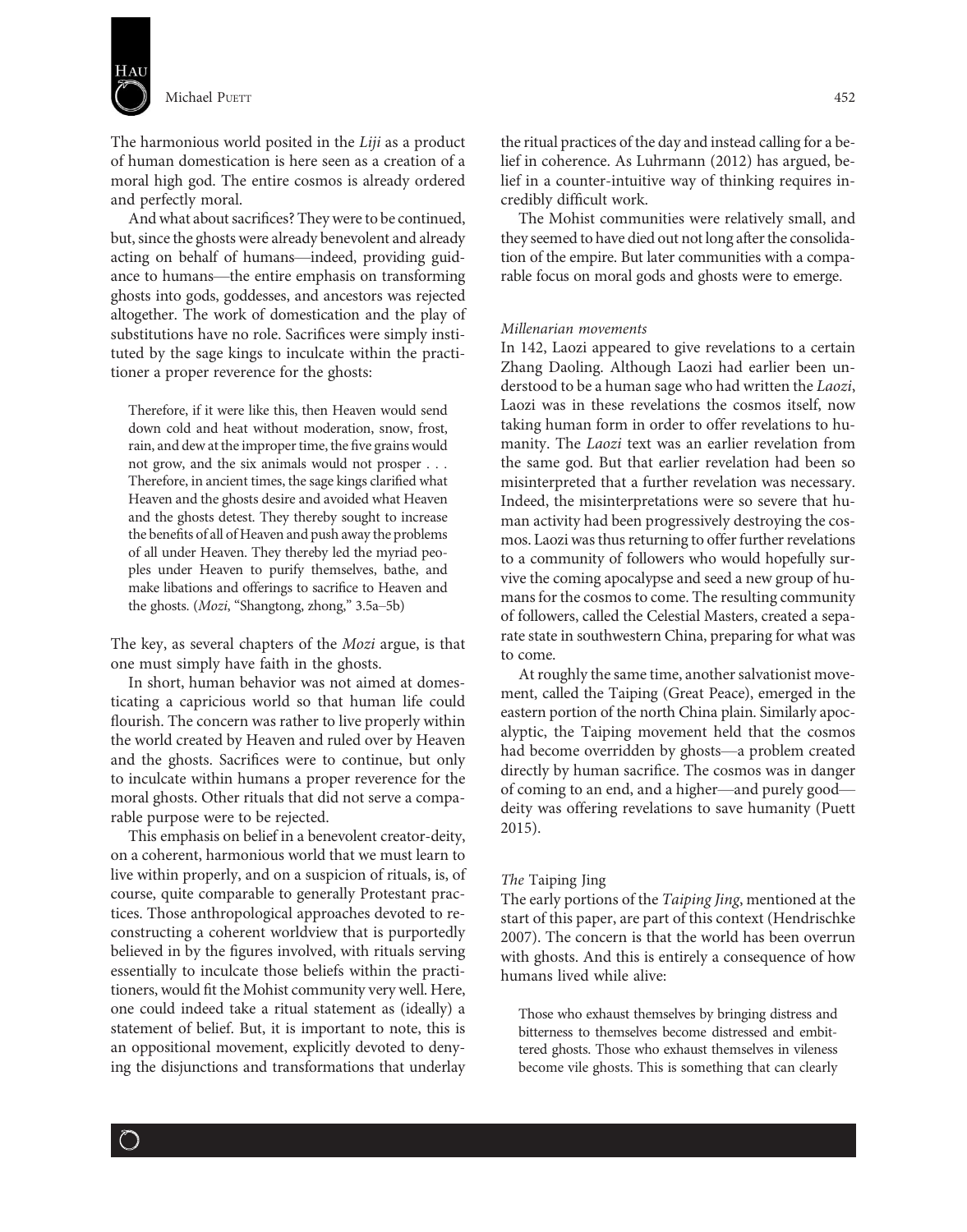

be seen. All humans are able to understand this, and yet none are willing to become good and make their hunsoul and spirit joyous. This is a truly severe transgression. (Taiping jing hejiao, 52.73)

The reason that ghosts should not be a problem is that humans in fact are perfectly ordered in relationship to the cosmos.

When humans are born, they receive correct qi from Heaven and Earth, and the four seasons and five phases come to join as [the qi] becomes human beings. This was the ordered form of the former humans. Their bodily forms resided [properly] within Heaven and Earth, the four seasons, and the five phases. The bodies of the former humans were always joyous, good, and without anxieties, turning back to transmit more life. (Taiping jing hejiao, 52.73)

Humans in antiquity lived properly. They were thus joyous at death, just as they had been joyous in life:

As such, hold fast to the good and study. Those who roam joyously to the utmost become ghosts who roam joyously. (Taiping jing hejiao, 52.73)

As such, humans—both during life and afterward were able to undertake their cosmic duty of helping Heaven to generate and nourish the myriad things:

In between Heaven and Earth, all of the spirits and essences must together help Heaven generate, nourish, and grow the twelve thousand things. Thus all of the spirits and essences fully obtain ranks and sustenance. This is like the myriad ministers and worthies who all help the emperor and kings nourish the people and myriad things; they all receive ranks and sustenance. Thus they follow Heaven as their model, always with the fifteenth day of the month a small report is sent up; at the beginning of the next month a medium report is sent up; and each year a large report. Therefore those with great merit will receive promotion and those without merit will be sent away or punished. (Taiping jing hejiao, 151.407–408)

The wording here is particularly telling. The way that the spirits and essence can become helpful for the nurturance of life is that Heaven itself functions as a perfect bureaucracy, rewarding those who act properly and punishing those who do not. Far from being a cosmos filled with dangerous ghosts, the cosmos on the contrary looks very much like the one described by the Mohists: it is a cosmos governed by a benevolent Heaven, and overseen by a proper bureaucracy (Puett 2009).

So why have things fallen apart? It is entirely the fault of humans. Heaven has been sending down sages to provide proper guidance to humanity. But despite the clear teachings, humans have misunderstood them. These misunderstandings have accumulated, and as a result later generations have increasingly failed to live properly within the cosmos and failed to undertake their proper cosmic duties. This has led to an increasing level of resentment on the part of humans, and this in turn has resulted in an increasing number of dangerous ghosts:

Later generations were unworthy. They have on the contrary long embittered the bodies of Heaven and Earth, the four seasons, and the five phases. This has caused them to be all the more resentful when they die, distressing their hun and po souls. (Taiping jing hejiao, 52.73)

The result is the situation mentioned at the beginning of the essay: the ghosts have become dangerous and allpervasive, feeding off the living and thus throwing off the balance between Heaven and Earth.

The world of dangerous ghosts, in other words, is not an inherent part of the cosmos that humans are trying to alter through their work of domestication. The cosmos on the contrary is inherently harmonious, and proper human behavior plays a crucial role in maintaining that harmony. The dominance of a world of dangerous ghosts is purely a result of improper human activity. And among the most important of these improprieties is sacrifice.

Done properly, sacrifice for the Taiping Jing is simply a way of paying proper obeisance to higher powers and of therefore inculcating within the living a proper sense of reverence for the ghosts and Heaven. What the Taiping Jing is rejecting is precisely the play of substitutions in the sacrificial ritual. There is no transformational play at all: sacrifice is simply an act of obeisance to the ghosts. A view of sacrifice, in other words, directly reminiscent of the Mohists.

But in later generations—what the text calls "late antiquity"—sacrifice on the contrary started being used incorrectly. As the ghosts became progressively more dangerous and progressively more numerous, humans have responded by increasing the sacrifices. And, by foolishly over-indulging in sacrifice, humans have only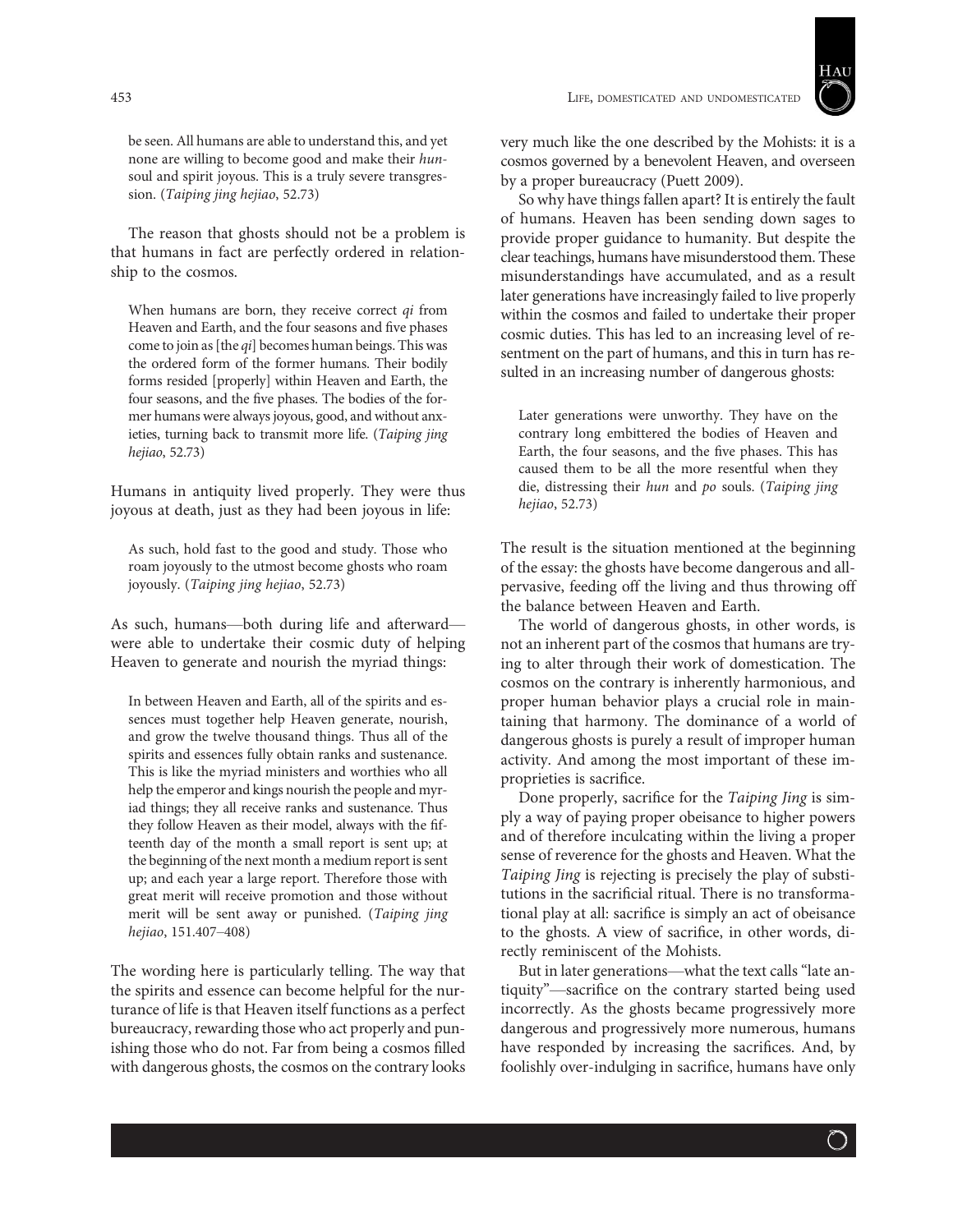

made the problem worse. The result is a cosmos overrun by ghosts.

How do we solve the problem? If Heaven sends down yet more sages, they will simply give words that will yet again be interpreted incorrectly and misunderstood:

If they [Heaven and Earth] were to wish again to give birth to a sage, it would just be the same yet again. Heaven has been troubled for a long time. For this reason it sent me down to give its words as announcements to you, the Perfected. (Taiping jing hejiao, 91.350)

Accordingly, there can be no more human sages:"Therefore, Heaven does not again make a sage speak, as he would be unable to fully eradicate all of the problems" (Taiping jing hejiao, 91.356). And there can be no more interpretation of any kind.

So what will the Celestial Master ask the Perfected to do? The Perfected will instruct humans to take all of the earlier writings and, without any interpretation, simply put them together. Since the teachings of Heaven are one, simply organizing by topic everything that remains from different sages of the past together will result in a single, clear sagely statement:

If one has these follow one other by category and thereby supplement each other, then together they will form one good sagely statement. (Taiping jing hejiao, 132.352)

The words should be taken literally, with no interpretation.

No interpretation, no sacrificial substitutions, no transformations. The world is coherent and harmonious, and guided by a moral deity. The key is simply to have faith in that coherence and in the precepts offered from above, and to accept the precepts literally.

#### The Celestial Masters

 $\bigcirc$ 

At roughly the same time, another group, the Celestial Masters, formed in the southwest (Kleeman 2016). The Celestial Masters were followers of the revelations that the high god Laozi made to Zhang Daoling in 142. The leader was Zhang Daoling's grandson, Zhang Lu, who also purportedly authored the Xiang'er commentary to the Laozi.

The Xiang'er commentary reads the Laozi not as a text written by a human but rather as a revelation of the high god Laozi (Bokenkamp 1997). According to

the Xiang'er, Laozi is in fact the Way, and has taken human form in order to offer revelations to humanity. Even the cosmos itself is a form that the Way has, reluctantly, taken:

"I" refers to the Way. It desires to be without a body. It simply desires to nourish spirits; that is all. And it desires to compel humans to model themselves on this. (Xiang'er, 154–5)

The Way would prefer not to have a body. But it needs to nourish spirits, and it needs humans to use their bodies to do the same (Puett 2004).

Humans, therefore, must simply follow the admonitions of the Way to use their bodies to accumulate more essence and thus nourish spirits for the Way:

Humans should only preserve their bodies; they should not love their bodies. What does this mean? If you maintain the admonitions of the Way, you accumulate goodness and complete accomplishments; accumulate essences and complete spirits. (Xiang'er, 161–2)

If they do so, they can become transcendents and live long:

When spirits are completed, the transcendents live long. Consider them [the spirits] the treasures of the body. (Xiang'er, 163)

Life, then, consists of following the precepts of the Way and using one's body to nourish spirits on behalf of the Way. Death means failing to follow these precepts:

The Way is life; aberrance is death. The dead belong to the earth; the living belong to Heaven. (Xiang'er, 295)

# Life is of Heaven, while death is of the Earth.

Like the Mohists, the high god—in this case the Way created the cosmos with a clear system of rewards and punishments to ensure proper human behavior. In this case, death itself was created as punishment. Life is the reward given to the good:

The Way established life in order to reward the good, and established death in order to punish the bad. As for death, this is what all men fear. The transcendent rulers and nobles, like the common people, know to fear death and enjoy life; it is what they practice that is different ...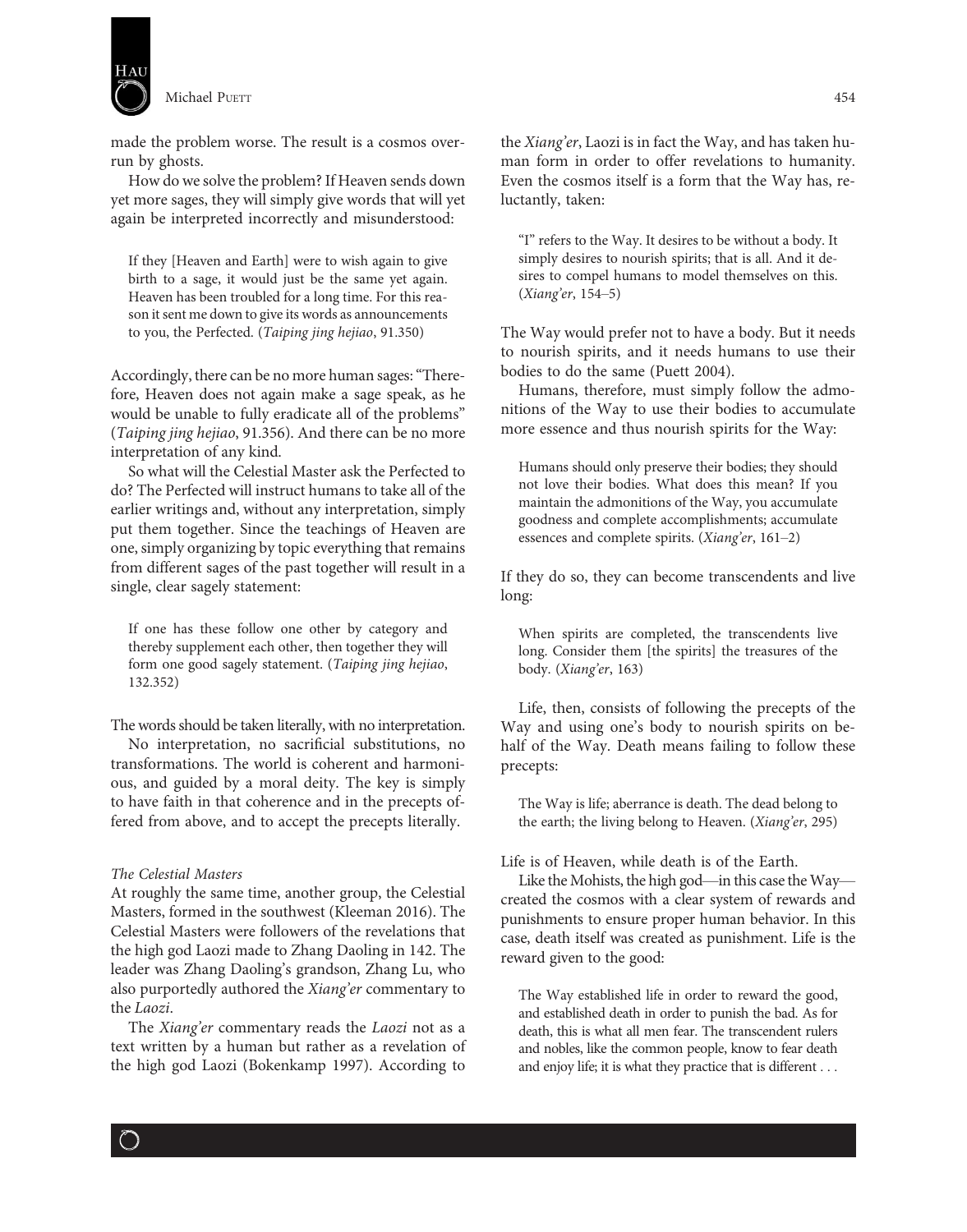Although the common people fear death, they do not try to trust in the Way, and they enjoy committing bad acts. Is it surprising that they are not yet trying to escape from death? The transcendent nobles fear death, trust in the Way, and hold fast to the precepts. Therefore they join with life. (Xiang'er, 299–303)

Insofar as the transcendent nobles follow the precepts of the Way and have faith in the Way, they will live. They are freed from death. Those who do not are but corpses:

The bodies of those who do not understand the Way of long life are all just corpses that move. It is not the Way that moves them; theirs is entirely the motion of corpses. The reason that people of the Way are able to obtain the long life of transcendents is that theirs is not the movement of corpses. They are different from the vulgar. Thus, they are able to fulfill the potential of their corpse and command themselves to become transcendent nobles. (Xiang'er, 72–4)

The proper use of the body, therefore, is to focus simply on the cultivation of essences and spirits:

The body should constantly generate itself and take calming the essences and spirits as its basis. (Xiang'er, 456)

What about other uses of the essences and of the body—such as copulation for reproduction? The Way decrees that this should only be done to the minimum degree necessary to generate more bodies:

Now this [copulating to reproduce] produces great calamities. Why did the Way create (zao) it? The Way values ancestral sacrifices and values that the species does not end. It desires that humans join their essences and generate life; therefore [the Way] teaches it. (Xiang'er, 57–63)

The Way would prefer that there be no bodies, and it would also prefer that there be no waste of essence for the purposes of copulation. But it needs bodies to nourish spirits, and it therefore needs the human species to continue. Accordingly, it has created copulation. And, for those who do not go on to use their bodies properly, it has created death and sacrifice.

But those who do follow the precepts of the Way cease copulation at an early age and thereafter use their bod-

455 LIFE, DOMESTICATED AND UNDOMESTICATED



ies only to complete spirits. They become transcendents, and are freed from the world of sacrifice:

However, humans with utmost power ... are able to not unite and produce life. From a young age they stop this [i.e., the losing of their essences through copulation] and they are able to complete good spirits earlier. These are called the essences of the Way. Thus, Heaven and Earth have no sacrifices, dragons no offspring, transcendents no wives, the Jade Maiden no husband. (Xiang'er, 57– 63)

Sacrifice is associated with death, not life. Indeed, it is forbidden to those who follow the precepts of the Way:

Those who practice the Way live; those who lose the Way die. The correct method of Heaven does not reside in sacrificing, praying, and offering. The Way therefore forbade sacrifices, prayers, and offerings. (Xiang'er, 374–5)

Freed from the world of reproduction, death, and sacrifice, they become self-generating and achieve long life:

They are able to model themselves on the Way, and are therefore able to generate themselves and endure and live long. (Xiang'er, 65–6)

This results in a division of humanity. The transcendents are able to follow the Way, nourish spirits, and obtain long life. They do not copulate and do not engage in sacrifices. Those who do not follow the precepts, on the contrary, at least serve the minimal function of reproducing more bodies. But theirs is the way of death. They die, and they become ghosts to whom must be given sacrifices.

So why does the Way need human bodies to be used to nourish spirits?

The body is the vehicle of the essence. Since the essence can leave you, you should carry and orient it. When spirits are completed and the  $qi$  comes, they carry and orient the body. If you wish to bring this task to completion, do not depart from the One. The One is the Way. Where does it reside in a person's body? How does one hold fast to it? The One does not reside in the human body ... It exists outside Heaven and Earth. When it enters between Heaven and Earth, it comes and goes in the human body. It moves everywhere within your skin; it does not rest in one place. The One disperses its form as qi and collects its form as the Taishang Laojun [i.e., Laozi],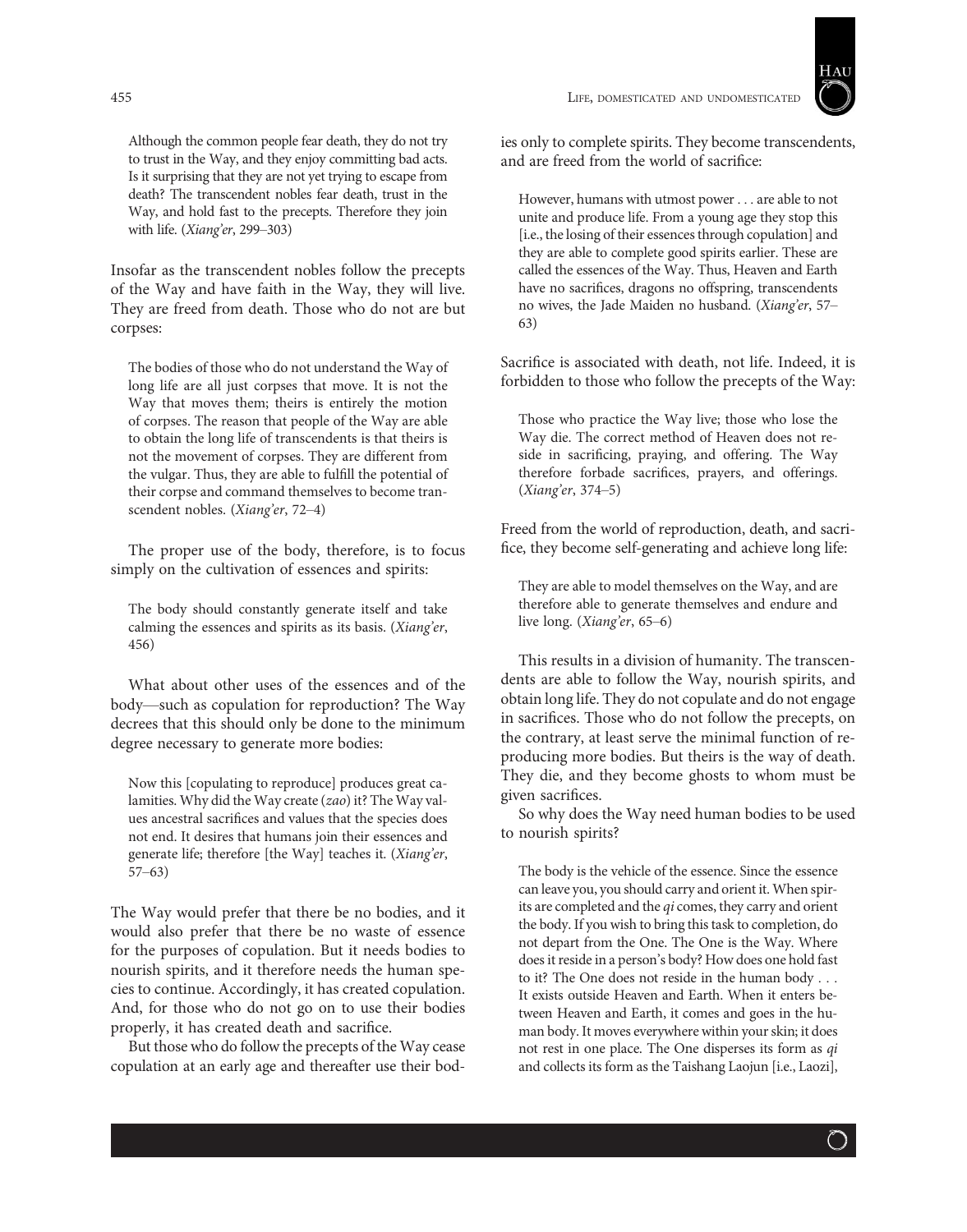

who rules Kun Lun. It is sometimes called emptiness and nothingness; it is sometimes called spontaneity; it is sometimes called the nameless; all are the same. (Xiang'er, 103–10)

The Way created bodies in order to accumulate essence and complete spirits. The Way disperses qi throughout the cosmos, and humans are called upon to use their bodies in order to accumulate essence and complete spirits. Those who do so can become transcendents and live long. But those who do not follow these precepts will die and become ghosts, and sacrifices will have to be given to them.

The entire cosmos thus functions normatively like a giant factory to generate spirit. When humans fail to follow their proper role in doing so, the entire cosmos is thrown into danger.

The problem in what the Taiping Jing would call "late" antiquity" is that fewer and fewer humans have been following the precepts. As a consequence, ghosts and sacrifices are becoming ever more prevalent, and the cosmos is not getting the support it needs for the cultivation of spirits. The result is that the cosmos is in danger. This is why Laozi took human form yet again to offer further revelations. Those who would follow the precepts will survive the coming cataclysm and become the seed people for the new cosmos to come. As the Da Dao jia ling jie puts it:

You will see Great Peace. You will pass through the catastrophes unscathed and become the seed people of the later age. Although there will be disasters of war, illness, and flood, you will confront them without injury. (Translation by Bokenkamp 1997: 173)

The result of these practices will be the creation of the "seed people," who will help to generate humanity in the cosmos to come. Proper seeds come not from human domestication but from transcending such domestication and simply completing the spirits within the body.

The cosmology of the Xiang'er commentary operates as an inversion of that seen in sacrificial practice. If the goal of sacrificial practice was to use forms to domesticate the spirits, the Laozi, according to the Xiang'er, is written from the point of view of the spirits and, behind them, the Way. The world of forms is simply being used by the Way in order to generate more spirits. The body is being used not to domesticate and control spirits but simply to nourish and cultivate them (Puett 2010c).

And how does the commentary get such a reading from the Laozi? The commentary presents itself as simply a literal reading of the text (Puett 2016). The reason the Laozi has, from the point of view of the commentary, been misread as being a highly mysterious text filled with complex metaphors is because humans have failed to simply read the text as it is: a clear set of revelations that should be understood at face value. This, of course, is the same argument we saw in the Taiping Jing: the revelations are clear and offer the reader direct, unmediated access to the words of the purely good deity. Just as there are no substitutions in the sacrificial process, so are there no interpretations necessary for understanding. The world is as it is, and the precepts for understanding it and living properly within it are as well. All one needs is faith.

#### Coherence and disjunctions

We have seen an opposition. The dominant sacrificial practices were devoted to domesticating dangerous ghosts and capricious divinities. The world was discontinuous and fragmented, and life consisted of the endless attempts to order, encompass, and link these disparate things.

This was opposed by a series of movements—many of them millenarian movements—that put an emphasis on the importance of belief in a coherent and harmonious cosmos, created by a benevolent deity. In the form this takes in Chinese late antiquity, the cosmos was seen as being thrown into chaos by human interventions that had resulted in the ghosts becoming empowered and dangerous. Among these human interventions, indeed, were precisely the sacrificial practices devoted to domesticating the natural and divine worlds. For the Taiping Jing, the ghosts were inherently good, but human sacrifices had thrown the balance of life and death out of whack, thus leading to an endangerment of the cosmos. The Celestial Masters took this further and rejected sacrifice altogether for the transcendents. In both cases, humans were being called upon to cease sacrifices and undertake self-divinization techniques only now in order to help the cosmos. These millenarian movements were accordingly building upon selfdivinization techniques while holding a generally Mohist cosmology.

In short, if the goal of sacrificial action was to domesticate the dangerous ghosts and capricious divinities and transform them, to whatever extent possible, into a pantheon of supportive ancestors and deities, the

 $\bigcirc$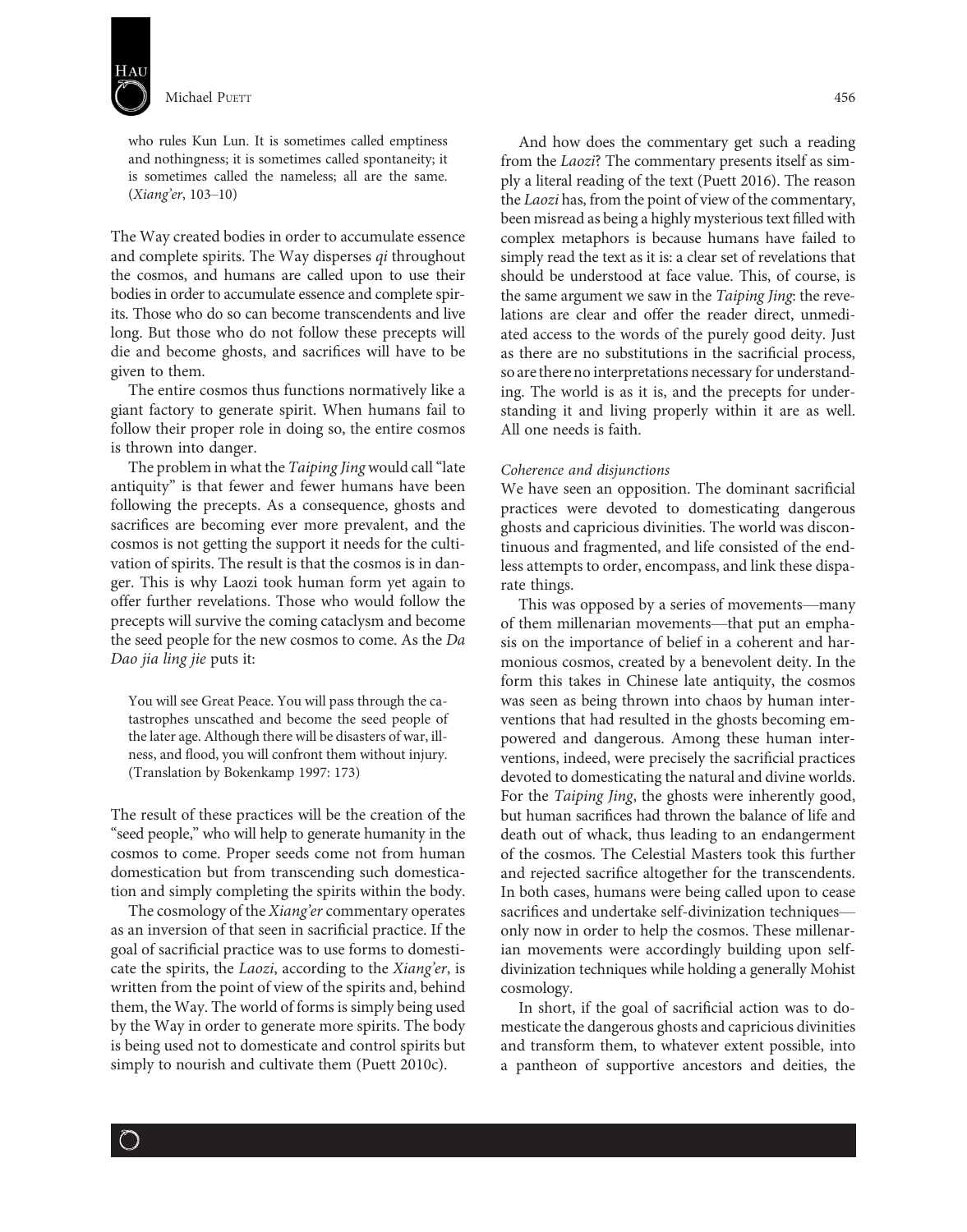457 LIFE, DOMESTICATED AND UNDOMESTICATED



critique of such action was to argue that this domestication is on the contrary empowering the ghosts and throwing the cosmos out of balance. Within the world being created through sacrifice, the flourishing of human life is at least in part a product of the domestication of the world. For the millenarian movements, it is precisely the world created through sacrifice that is leading to an empowerment of the ghosts and an increasing push toward death—the death of humans, and ultimately the death of the entire cosmos. In opposition to the ritual and non-ritual interplay of the world of sacrifice, then, these millenarian movements called for a coherent world that we must have faith in, with revelations that must be read directly, without any mediation and without any human interpretation.

To explore the further implications of the point, it may be helpful to return to Bloch. For Bloch, millenarian movements can be characterized as an attempt to turn fully to the transcendental, with a rejection (or partial rejection, depending on the extremity of the movement) of the vital elements. In terms of the ritual complex of rebounding violence, millenarian movements undertake the first part of the ritual move, in which the vital elements are overtaken by the transcendental, but not the second, in which the vital elements are then reincorporated.

Bloch is certainly in part correct to say that the millenarian movements involve an attempt to create a transcendental order. But what such a framework misses is the distinction between the work of ritual and the work of belief. Millenarian movements are often what I would like to call "sincerity movements." Sincerity movements are based upon calls for a belief in a counter-intuitive set of transcendental claims—claims that the world is coherent, created by a moral deity, and that such a belief requires a rejection of the sacrificial and ritual traditions that otherwise guide life. Indeed, in China, it is precisely in the sincerity movements that a transcendental order along the lines articulated by Bloch is posited as such. And the point can almost assuredly be generalized. Millenarian movements are not a rejection of vitality but a (deeply counter-intuitive) claim that the vital world is part of a larger coherent order created by a benevolent deity.

In terms of his overall model of rebounding violence, it is as if Bloch has taken the visions of transcendence more associated with sincerity movements and then read those into a ritual world. But it is precisely the interplay of ritual work and sincerity movements

that is of interest in exploring the dynamics of life in human communities. The former rely upon an endless play of disjunctions and substitutions in the (ultimately doomed) attempts to gain, appropriate, and control life. The latter are based upon a (highly counter-intuitive) faith in coherence and the literal in a call to see life as (a lesser) part of a larger comprehensive system.

# Conclusion

A pervasive danger in anthropology is to take a statement, such as "the world is harmonious," or "ancestral spirits are benevolent," and ask what set of assumptions or worldview would make it possible for someone to believe such a statement. But that may be precisely the wrong question to ask. Whether such statements should be taken literally, and treated as beliefs, is a very complicated question. In many cases, such statements are ritual statements, clearly counter-intuitive to the world outside the ritual space. Or, when they are made as statements that are supposed to be believed, and believed quite literally, we must recognize again that such statements are highly counter-intuitive, and the work of believing them is every bit as fraught and difficult as the work of ritual world-making. This work, and the agony of this work, is a key issue that anthropology must address.

One of the goals of this paper has been to take seriously indigenous ritual theories from China as well as the theories from some of the movements that arose against the sacrificial practices in question. Doing so highlights that agony.

If we use these indigenous theories to think comparatively, we come up with some intriguing results. Let's begin with the disjunctions of ritual. The practices involved—here we have focused on sacrifices—in generating these disjunctions can be focused on building continuity or creating discontinuity. But in either case the sacrificial practices assume a disjunction between the ritual world being constructed and the world outside—a world larger than, and governed by powers stronger than, human sacrificial work. The practices can therefore only be understood not as an ideal world that would hopefully be created more generally but rather as a contingent attempt to empower humanity—whether that be through gaining some degree of autonomy from the divine (as, for example, in ancient Greek sacrificial practice) or through domesticating the divine (as in Chinese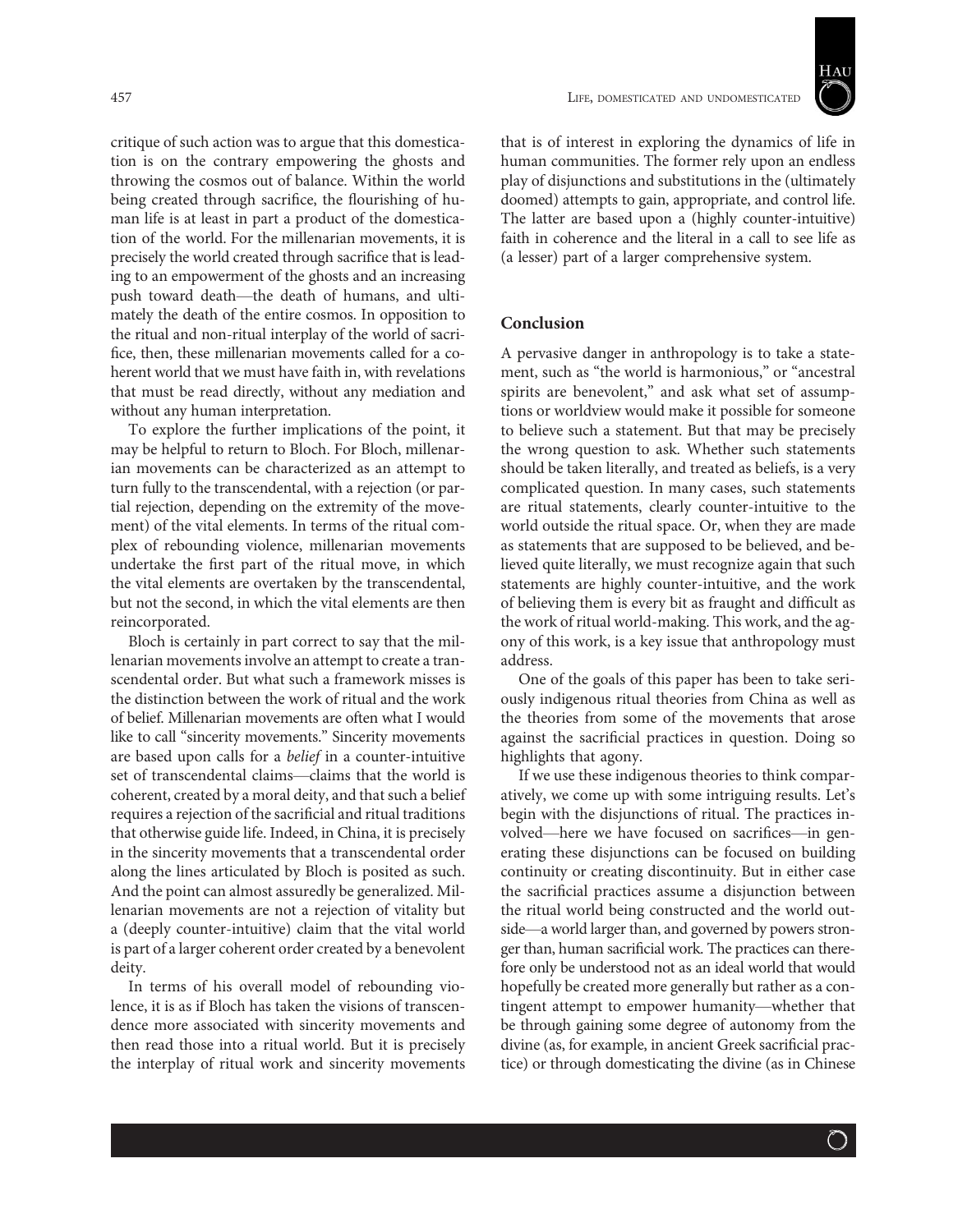

sacrificial practice). The practices work through an endless play of substitutions and transformations, and they assume multiple worlds; reading them as a coherent worldview—taking ritual statements as indicative of a larger set of cultural assumptions—by definition misses the work of ritual. Again, the rituals only work because, ultimately, they fail. The sources of life lie beyond the rituals. A successful ritualization of the world would also mean a loss of life.

In contrast, sincerity movements, based upon a rejection of ritual more generally and sacrifice more particularly, call on practitioners to believe in a coherent world, usually created by and certainly governed by a benevolent deity. The structure of that world, and the precepts given by the deity governing that world, must be taken literally, directly, and without any mediation. Human acts of appropriation, of interpretation, destroy this coherence, and only sincere faith can bring redemption. Such claims of coherence are every bit as counterintuitive as the ritual worlds created in sacrifice.

Taking these indigenous debates in China seriously certainly helps to underscore the degree to which many of our theoretical models may indeed be overly indebted to a generally Protestant vision. But we would therefore also have to expand the category of "Protestant" to say "sincerity" claims more generally (Seligman et al. 2008). Claims for the existence of a coherent world that one must believe sincerely, for the importance of following a truth (located in a transcendent god, within the practitioner, or both) that one must follow literally, for a degenerative/progressive vision of history culminating in a radical break—be that modernity or an apocalypse—are recurrent in world history. Protestantism is simply a recent instantiation of a recurrent way of acting in the world. But, ironically, the complexity of that acting is what has been lost when we read statements along these lines as simply being the result of a pre-given set of cultural assumptions or ontology. We are in essence applying a Mohist/Taiping Jing/Xiang'er hermeneutic of reading texts and the world literally, without the play of substitutions, and yet we have ignored the incredible difficulty that such a literal reading entails. These beliefs, in other words, operated much like rituals, and were just as counter-intuitive (Severi 2015). For all of our concern with questioning the Protestant assumptions underlying our theories, we may have missed some of the most important ones.

Putting the distinction between ritual and sincerity in terms of the agony of dealing with life, the questions

would be the following: Does life come from following the precepts of a divine order, or through the ultimately doomed ruses that appropriate that life for human growth? If the former, what is the work required to cohere with these precepts of life? And, if the latter, does that appropriation take the form of creating discontinuity from the continuous word of the divine, or does it take the form of creating continuity against a fundamentally discontinuous world?

The powers of life lie beyond humanity, and attempts to appropriate, domesticate, or accede to these powers are always limited and ultimately doomed. Whether one is undertaking analyses through a sincerity or ritual lens, these attempts—the work of culture—should become one of the concerns of our analysis. Ironically, our concepts have been so successful at domesticating this work that our analyses of Chinese practices often risk replicating the lifeless world of the ritual space. We analyze a domesticated space as if it were a coherent world, ignoring the ghosts underlying that space. Lost in such analyses is the work of rituals and the work of belief, the always doomed efforts to corral vitality, the wrestling with ghosts.

# References

- Asad, Talal. 1993. Genealogies of religion: Discipline and reasons of power in Christianity and Islam. Baltimore, MD: Johns Hopkins University Press.
- Bloch, Maurice. 1977. "The past and the present in the present." Man 12: 278–92.
- ———. 1989. "Symbol, song, dance and features of articulation: Is religion an extreme form of traditional authority?" In Ritual, history and power: Selected papers in anthropology, 44–5. London: The Athlone Press.
- –. 1992. Prey into hunter: The politics of religious experience. Cambridge: Cambridge University Press.
- Bokenkamp, Stephen. 1997. Early Daoist scriptures. Berkeley: University of California Press.
- Brashier, K. E. 1996. "Han thanatology and the division of 'souls.'" Early China 21: 125–58.
- Campany, Robert Ford. 2009. Making transcendents: Ascetics and social memory in early medieval China. Honolulu: University of Hawaii Press.
- da Col, Giovanni, and David Graeber. 2011. "The return of ethnographic theory." HAU: Journal of Ethnographic Theory  $1(1)$ : vi-xxxv.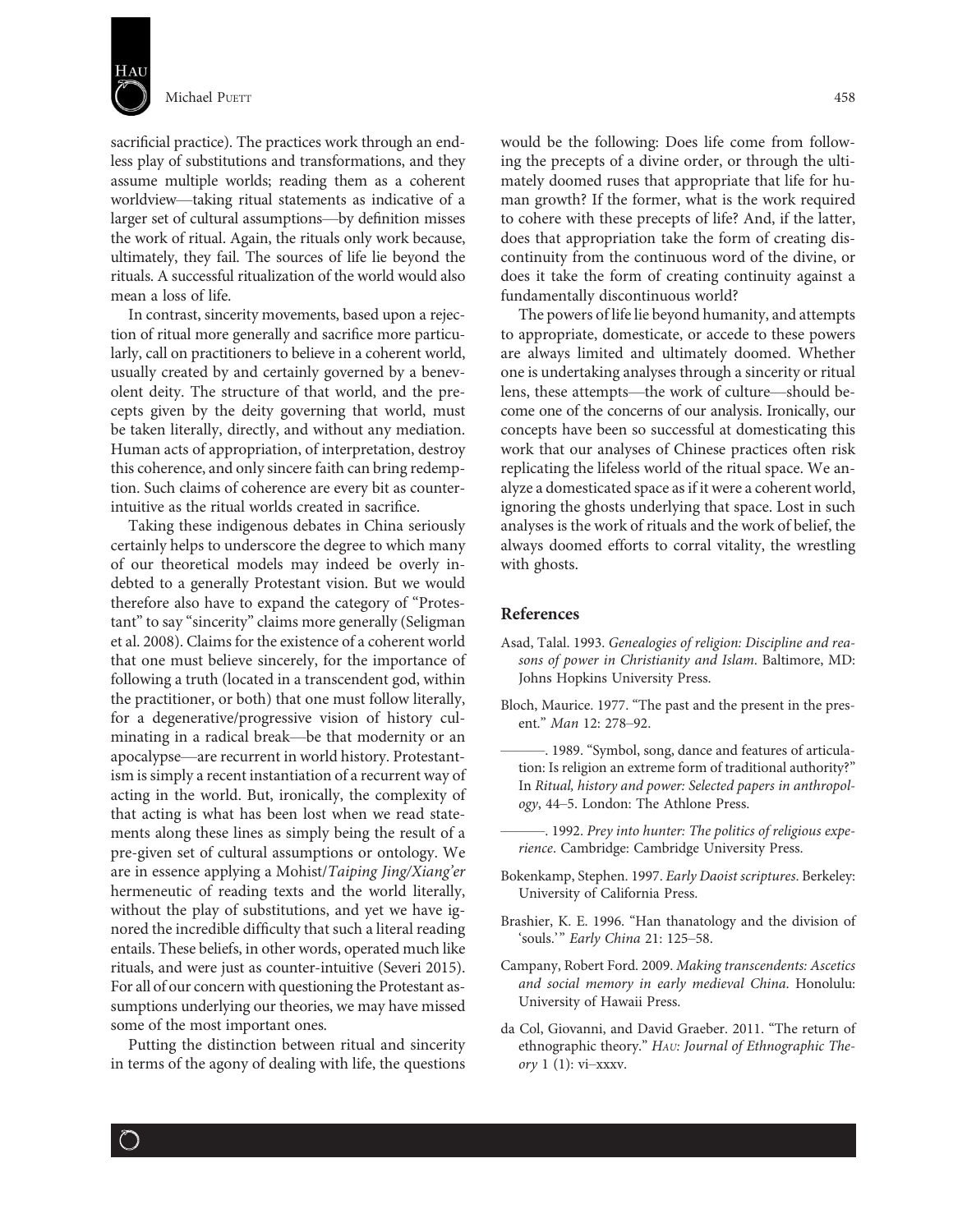

- Das, Veena. 1983. "Language of sacrifice." Man 18 (3): 445– 62.
- Descola, Philippe. 2013. Beyond nature and culture. Chicago: University of Chicago Press.
- Detienne, Marcel. 1989. "Introduction." In The cuisine of sacrifice among the Greeks, edited by Marcel Detienne and Jean-Pierre Vernant, 1–21. Chicago: University of Chicago Press.
- Farquhar, Judith, and Qicheng Zhang. 2012. Ten thousand things: Nurturing life in contemporary Beijing. Brooklyn, NY: Zone Books.
- Geertz, Clifford. 1973. "Person, time, and conduct in Bali." In The interpretation of cultures, 360–411. New York: Basic Books.
- Graeber, David. 1995. "Dancing with corpses reconsidered: An interpretation of 'famadihana' (in Arivonimamo, Madagascar)." American Ethnologist 22 (2): 258–78.
- Hendrischke, Barbara. 2007. The scripture on great peace: The Taiping Jing and the beginnings of Daoism. Berkeley: University of California Press.
- Howe, Leo. 2000. "Risk, ritual and performance." Journal of the Royal Anthropological Institute 6 (1): 63–79.
- Hsu, Francis L. K. 1967. Under the ancestors' shadow: Kinship, personality, and social mobility in China. Stanford, CA: Stanford University Press.
- Hubert, Henri, and Marcel Mauss. 1981. Sacrifice: Its nature and functions. Translated by W. D. Halls. Chicago: University of Chicago Press.
- Keightley, David. 1978. "The religious commitment: Shang theology and the genesis of Chinese political culture." History of Religions 17: 211–25.
- Kleeman, Terry F. 2016. Celestial Masters: History and ritual in early Daoist communities. Honolulu: Harvard University Asia Center.
- Lévi-Strauss, Claude. 1966. The savage mind. Chicago: University of Chicago Press.
- Liu Xin. 2000. In one's own shadow: An ethnographic account of the condition of post-reform rural China. Berkeley: University of California Press.

. 2002. The otherness of self: A genealogy of the self in contemporary China. Ann Arbor: University of Michigan Press.

Luhrmann, Tanya. 2012. When God talks back: Understanding the American evangelical relationship with God. New York: Random House.

- Plath, Sylvia. 1981. The collected poems, edited by Ted Hughes. New York: Harper and Row.
- Puett, Michael. 2002. To become a god: Cosmology, sacrifice, and self-divinization in early China. Cambridge, MA: Harvard University Asia Center.
- -. 2004. "Forming spirits for the way: The cosmology of the Xiang'er commentary to the Laozi." Journal of Chinese Religions 32: 1–27.
- ———. 2005. "The offering of food and the creation of order: The practice of sacrifice in early China." In Of tripod and palate: Food, politics, and religion in traditional China, edited by Roel Sterckx, 75–95. New York: Palgrave Macmillan.
- ———. 2008. "Human and divine kingship in early China: Comparative reflections." In Religion and power: Divine kingship in the ancient world and beyond, edited by Nicole Brisch, 199–212. Chicago: Oriental Institute of the University of Chicago.
- ———. 2009. "Sages, gods, and history: Commentarial strategies in Chinese late antiquity." Antiquorum Philosophia 3: 71–87.
- ———. 2010a. "Ritualization as domestication: Ritual theory from classical China." In Ritual dynamics and the science of ritual, Volume I: Grammars and morphologies of ritual practices in Asia, edited by Axel Michaels, Anand Mishra, Lucia Dolce, Gil Raz, and Katja Triplett, 365– 76. Wiesbaden: Harrassowitz Verlag.
- 2010b. "The haunted world of humanity: Ritual theory from early China." In Rethinking the human, edited by J. Michelle Molina and Donald K. Swearer, with Susan Lloyd McGarry, 95–111. Cambridge, MA: Center for the Study of World Religions.
- -. 2010c. "Becoming Laozi: Cultivating and visualizing spirits in Early Medieval China." Asia Major, Third series, 23 (1): 223–52.
- ———. 2013a. "Economies of ghosts, gods, and goods: The history and anthropology of Chinese temple networks." In Radical egalitarianism: Local realities, global relations, edited by Michael M. J. Fischer, Felicity Aulino, Miriam Goheen, and Stanley J. Tambiah, 91–100. New York: Fordham University Press.
- -. 2013b. "Critical approaches to religion in China." Critical Research on Religion 1: 95–101.
- -. 2014. "Ritual disjunctions: Ghosts, philosophy, and anthropology." In The ground between: Anthropologists engage philosophy, edited by Veena Das, Michael Jackson,